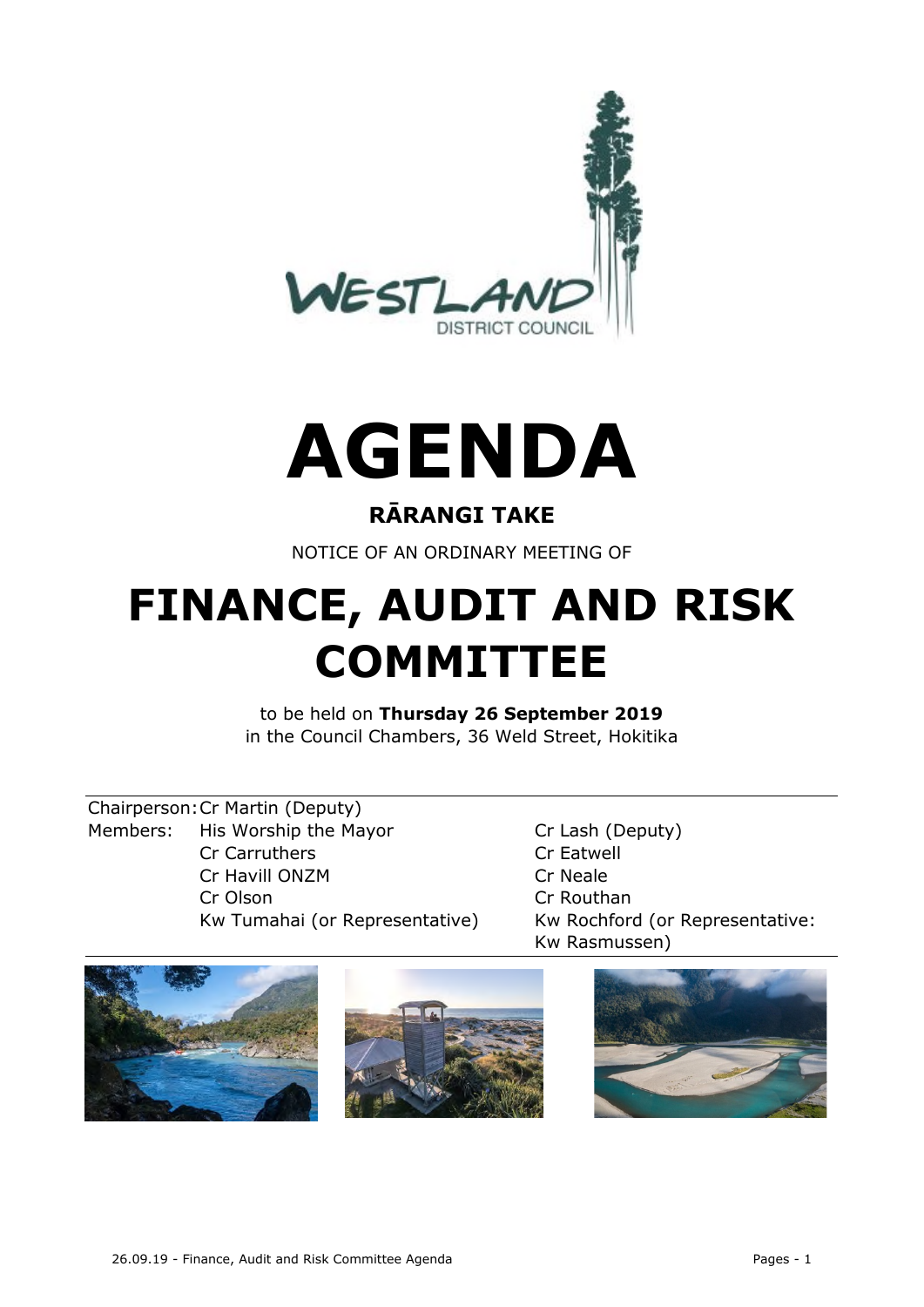## **Council Vision:**

We work with the people of Westland to grow and protect our communities, our economy and our unique natural environment.

## **Purpose:**

The Council is required to give effect to the purpose of local government as prescribed by section 10 of the Local Government Act 2002. That purpose is:

- (a) To enable democratic local decision-making and action by, and on behalf of, communities; and
- (b) To promote the social, economic, environmental, and cultural well-being of communities in the present and for the future.

## **1. KARAKIA TĪMATANGA OPENING KARAKIA**

Kia hora te marino Kia whakapapa pounamu te moana Hei hurahai mā tātou I te rangi nei Aroha atu, aroha mai Tātou i a tātou katoa Hui e! Tāiki e!

May peace be widespread May the sea be like greenstone A pathway for us all this day Give love receive love Let us show respect for each other Bind us all together!

### **2. NGĀ WHAKAPAAHA APOLOGIES**

(includes leave of absence notification)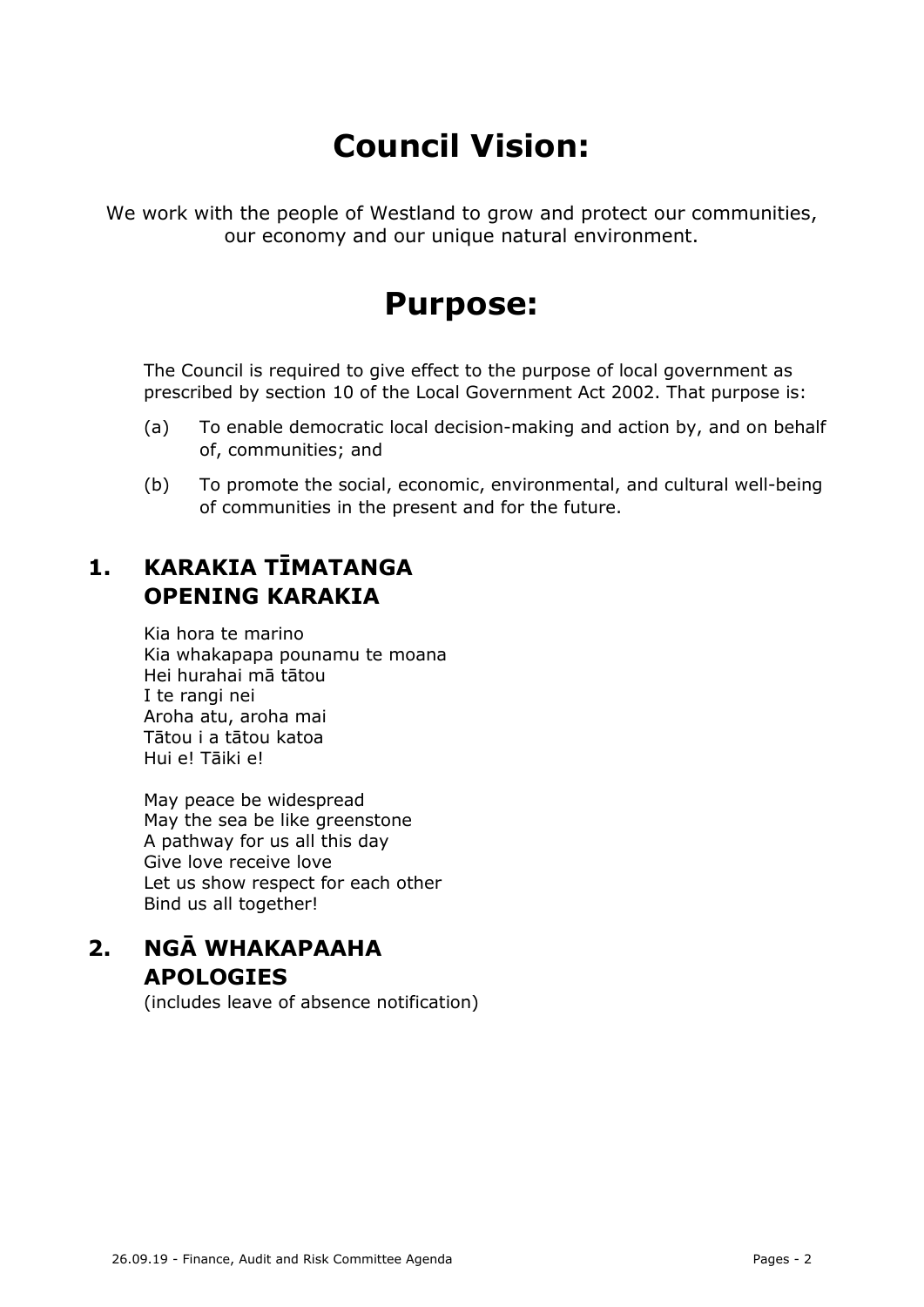## **3. WHAKAPUAKITANGA WHAIPĀNGA DECLARATIONS OF INTEREST**

Members need to stand aside from decision-making when a conflict arises between their role as a Member of the Council and any private or other external interest they might have. This note is provided as a reminder to Members to review the matters on the agenda and assess and identify where they may have a pecuniary or other conflict of interest, or where there may be a perception of a conflict of interest.

If a member feels they do have a conflict of interest, they should publicly declare that at the start of the meeting or of the relevant item of business and refrain from participating in the discussion or voting on that item. If a member thinks they may have a conflict of interest, they can seek advice from the Chief Executive or the Group Manager: Corporate Services (preferably before the meeting). It is noted that while members can seek advice the final decision as to whether a conflict exists rests with the member.

## **4. NGĀ TAKE WHAWHATI TATA KĀORE I TE RĀRANGI TAKE URGENT ITEMS NOT ON THE AGENDA**

Section 46A of the Local Government Official Information and Meetings Act 1987 states:

- (7) An item that is not on the agenda for a meeting may be dealt with at the meeting if –
	- (a) the local authority by resolution so decides, and

(b) the presiding member explains at the meeting at a time when it is open to the public, -

(i) the reason why the item is not on the agenda; and

(ii) the reason why the discussion of the item cannot be delayed until a subsequent meeting.

- (7A) Where an item is not on the agenda for a meeting, -
- (a) that item may be discussed at the meeting if –

(i) that item is a minor matter relating to the general business of the local authority; and

(ii) the presiding member explains at the beginning of the meeting, at a time when it is open to the public, that the item will be discussed at the meeting; but (b) No resolution, decision, or recommendation may be made in respect of that item except to refer that item to a subsequent meeting of the local authority for further discussion.

## **5. NGĀ MENETI O TE HUI KOMITI MINUTES OF COMMITTEE MEETING**

Minutes were circulated separately.

## **6. PŪRONGO KAIMAHI STAFF REPORTS**

Financial Report – August 2019

(Pages 5-24)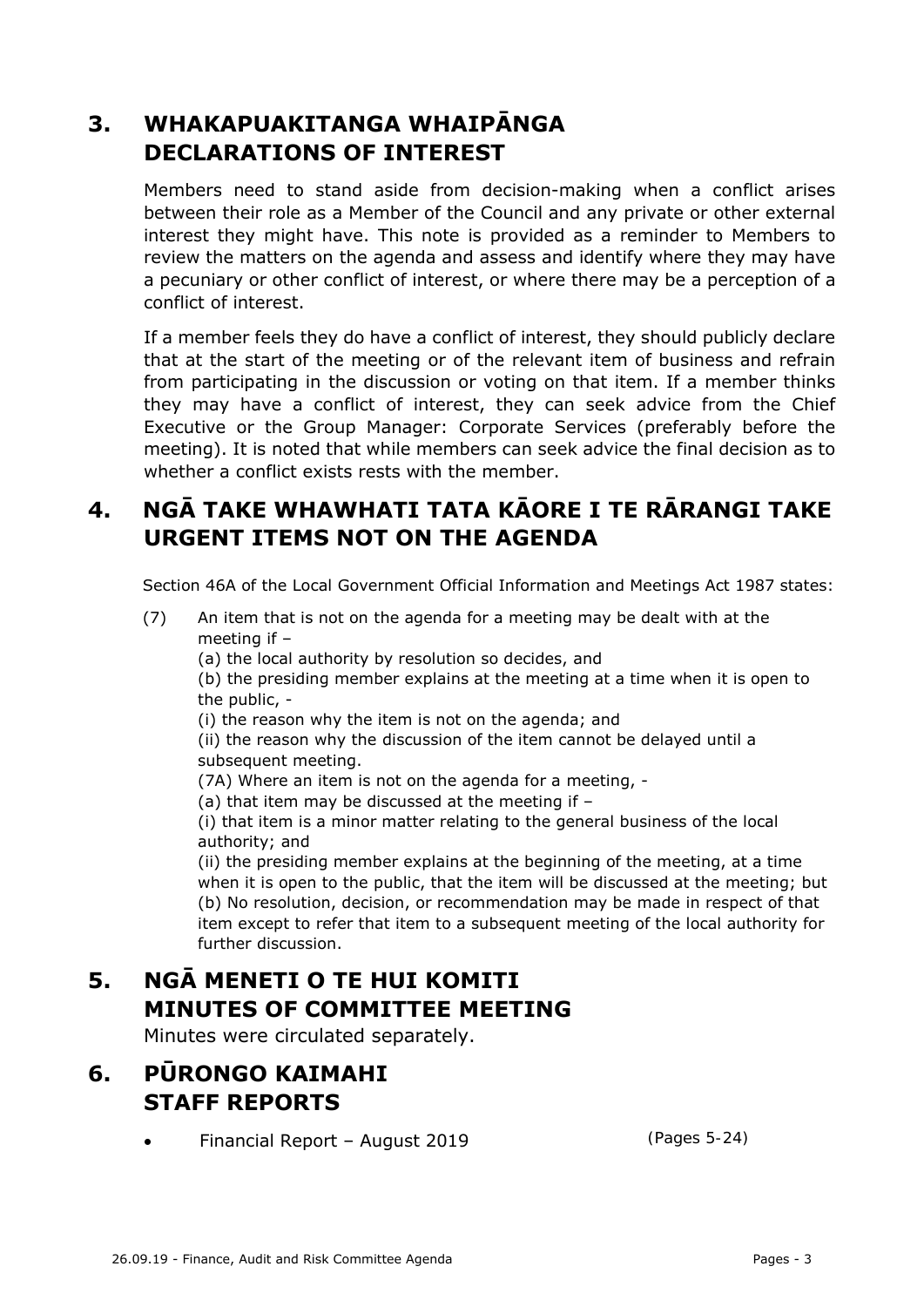## **7. WORKPLAN**

## **8. KA MATATAPU TE WHAKATAUNGA I TE TŪMATANUI RESOLUTION TO GO INTO PUBLIC EXCLUDED**

(to consider and adopt confidential items)

Resolutions to exclude the public: Section 48, Local Government Official Information and Meetings Act 1987.

Council is required to move that the public be excluded from the following parts of the proceedings of this meeting, namely:

The general subject of the matters to be considered while the public are excluded, the reason for passing this resolution in relation to each matter and the specific grounds under Section 48(1) of the Local Government Official Information and Meetings Act 1987 for the passing of the resolution are as follows:

| <b>Item</b><br>No. | <b>General subject</b><br>of each matter<br>to be considered     | <b>Reason</b><br>for<br>passing<br>this<br>resolution<br><u>in</u><br>relation to each<br>matter | <b>Ground(s) under Section</b><br>48(1) for the passing of<br>this resolution                                                                                                                                                  |  |
|--------------------|------------------------------------------------------------------|--------------------------------------------------------------------------------------------------|--------------------------------------------------------------------------------------------------------------------------------------------------------------------------------------------------------------------------------|--|
| 1.                 | Confidential<br>22 <sub>1</sub><br><b>Minutes</b><br>August 2019 | Good reasons to<br>withhold<br>exist<br>under Section 7                                          | That the public conduct of the<br>relevant part of the<br>proceedings of the meeting<br>would be likely to result in the<br>disclosure of information for<br>which good reason or<br>withholding exists.<br>Section $48(1)(a)$ |  |

This resolution is made in reliance on sections 48(1)(a) of the Local Government Official Information and Meetings Act 1987 and the particular interests or interests protected by section 7 of that Act, which would be prejudiced by the holding of the relevant part of the proceedings of the meeting in public area as follows:

| Item<br>No. | l Interest                                                                                               |
|-------------|----------------------------------------------------------------------------------------------------------|
| 1.          | Protect the privacy of natural persons, including that of deceased<br>natural persons (Schedule 7(2)(a)) |
|             | Maintain legal professional privilege (Schedule 7(2)(g))                                                 |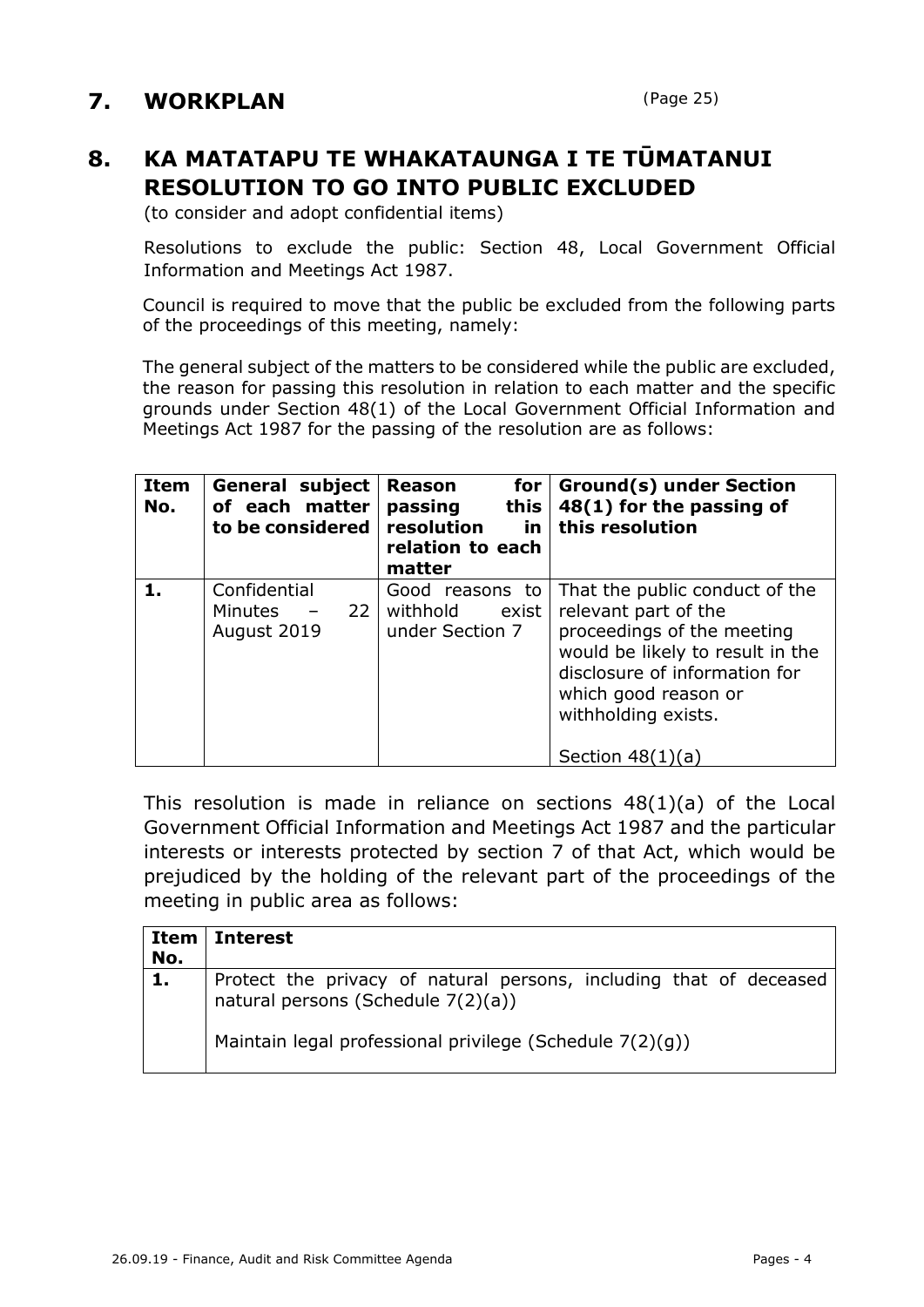



**DATE:** 26 September 2019

**TO:** Finance, Audit and Risk Committee

**FROM:** Group Manager: Corporate Services

#### **FINANCIAL PERFORMANCE: AUGUST 2019**

#### **1 SUMMARY**

- 1.1 The purpose of this report is to provide an indication of Council's financial performance for one month to 31 August 2019.
- 1.2 This issue arises from a requirement for sound financial governance and stewardship with regards to the financial performance and sustainability of a local authority.
- 1.3 Council seeks to meet its obligations under the Local Government Act 2002 and the achievement of the District Vision adopted by Council as part of the Long Term Plan 2018-28.
- 1.4 This report concludes by recommending that the Finance, Audit and Risk Committee receive the financial performance report to 31 August 2019, attached as **Appendix 1**.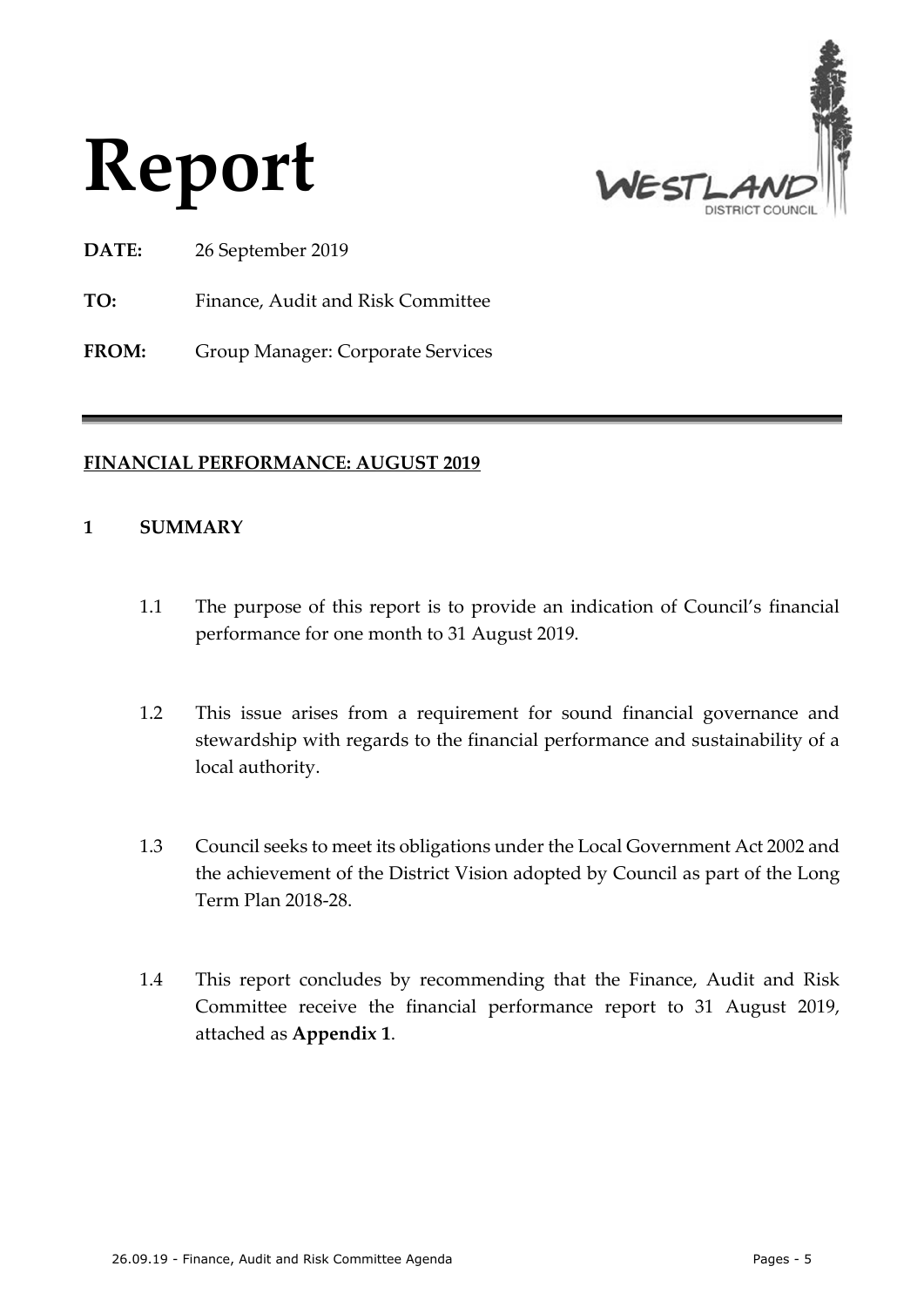#### **2 BACKGROUND**

2.1 The committee receives monthly financial reporting so that it has current knowledge of its financial performance and position against targets and objectives adopted in the Long Term Plan 2018-28.

#### **3 CURRENT SITUATION**

- 3.1 The committee now receives a monthly financial summary report in a consistent format.
- 3.2 The Financial Performance Report to 31 August 2019 is attached as **Appendix 1** and contains the following elements:
	- 3.2.1 Sustainability Report
	- 3.2.2 Revenue and Expenditure Graphs
	- 3.2.3 Statement of Comprehensive Revenue and Expenditure
	- 3.2.4 Notes: Employee Expenses and Other Expenses
	- 3.2.5 Rates Debtors and Debt Management
	- 3.2.6 Unbudgeted Expenditure
	- 3.2.7 Debt Position
	- 3.2.8 Capital Projects
	- 3.2.9 Carry overs

#### **4 OPTIONS**

4.1 The committee can decide to receive or not receive the report.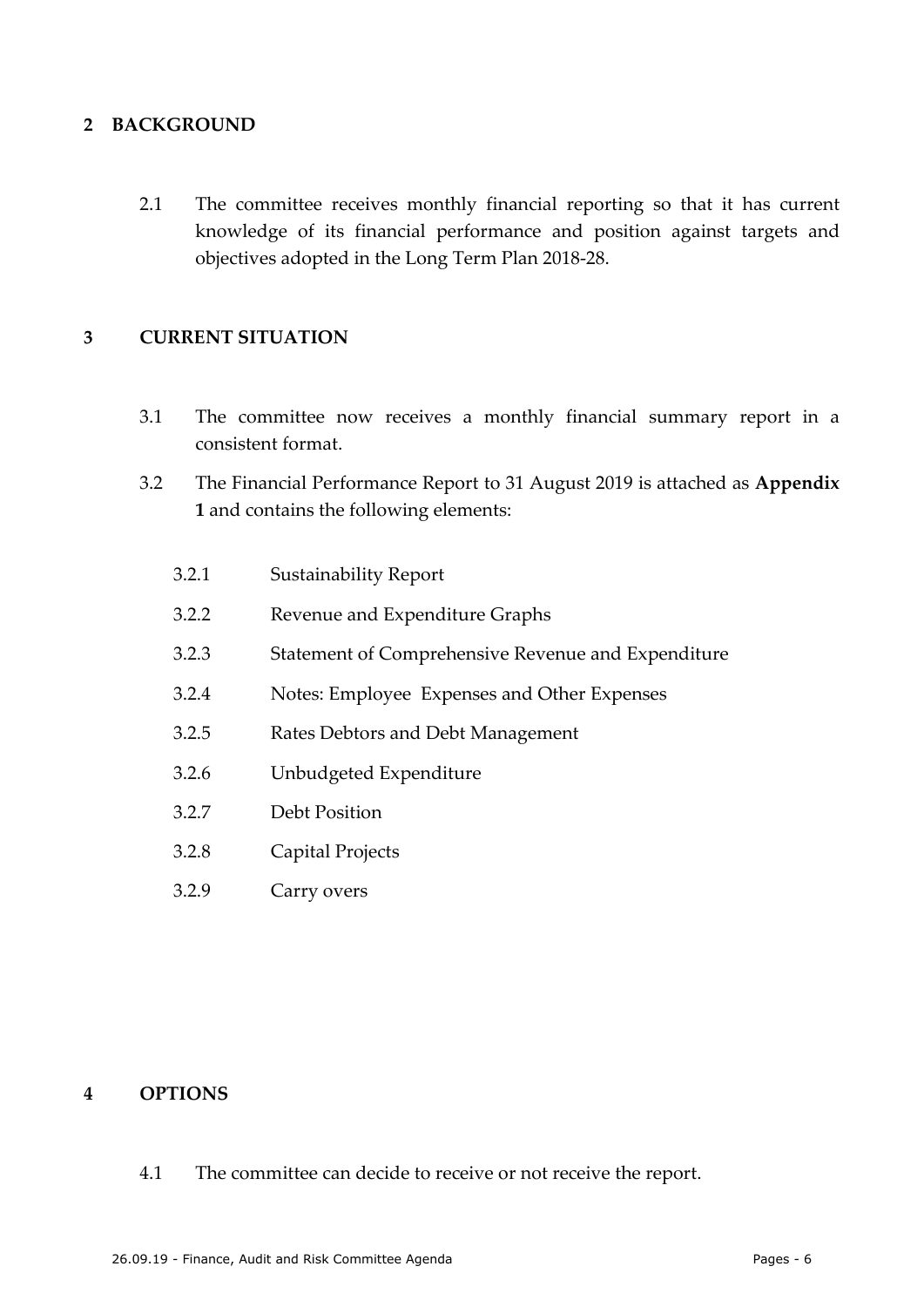#### **5 SIGNIFICANCE AND CONSULTATION**

5.1 This report is for information only and, while feedback is invited from Council in order for staff to continuously improve the quality of information provided, no assessment of significance or consultation and no options analysis is required.

#### **6 ASSESSMENT OF OPTIONS (INCLUDING FINANCIAL IMPLICATIONS)**

6.1 The report is for information only, the report is to inform the Committee on the monthly financial position, therefore financial implications are discussed within the body of the report itself.

#### **7 RECOMMENDATION**

A) **THAT** the Finance, Audit and Risk Committee receive the Financial Performance Report to 31 August 2019

**Lesley Crichton Group Manager: Corporate Services**

**Appendix 1:** Financial Performance August 2019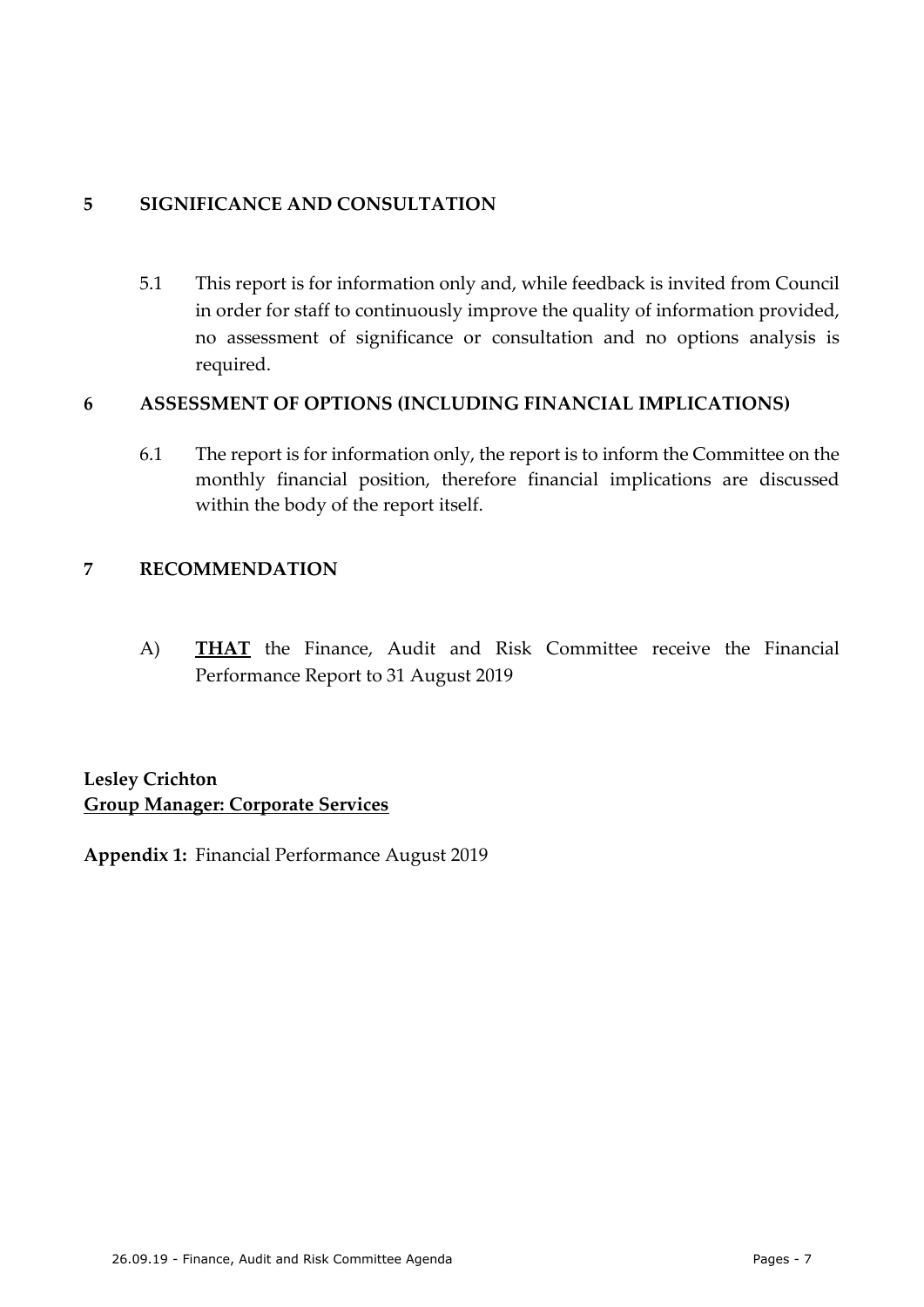**Appendix 1**



# Financial Performance

## August 2019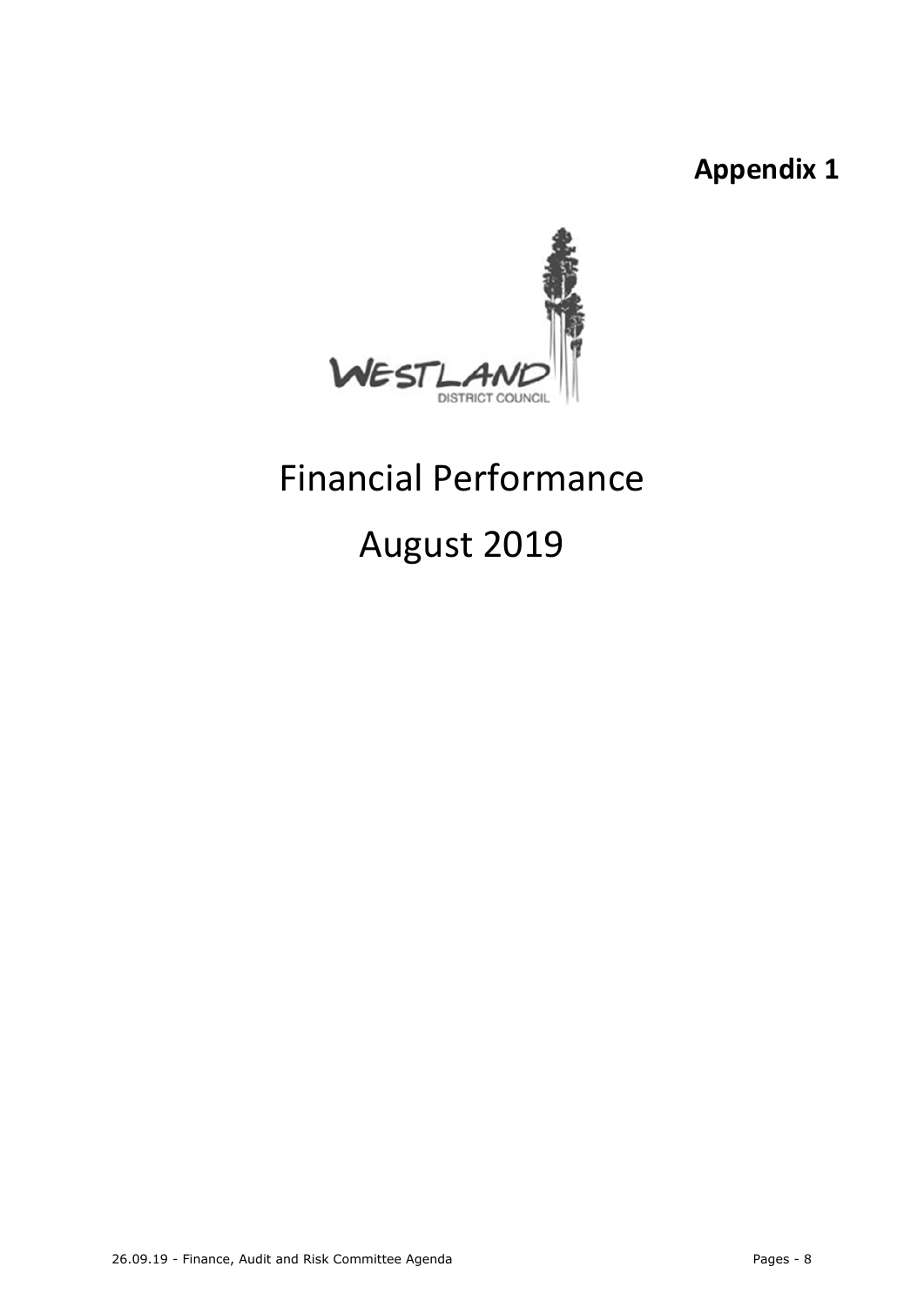| <b>Total revenue</b>                                                                                                  | <b>Total expenditure</b>                                                                          | <b>Total surplus/(deficit)</b>                                                                                                                                                                         |
|-----------------------------------------------------------------------------------------------------------------------|---------------------------------------------------------------------------------------------------|--------------------------------------------------------------------------------------------------------------------------------------------------------------------------------------------------------|
| \$4.12M                                                                                                               | \$3.94M                                                                                           | \$0.18M                                                                                                                                                                                                |
| Is 1.97% more than the total<br>budget of \$4.04M                                                                     | Is 1.18% less than the total<br>budget of \$3.98M                                                 | Is 217.4% more than the total budget<br>of \$0.06M                                                                                                                                                     |
|                                                                                                                       | <b>SUSTAINABILITY</b>                                                                             |                                                                                                                                                                                                        |
| <b>Rates to operating revenue</b>                                                                                     |                                                                                                   | 53.53%                                                                                                                                                                                                 |
| Rates Revenue<br><b>Operating Revenue</b>                                                                             |                                                                                                   | \$2.2M<br>\$4.1M                                                                                                                                                                                       |
| supply by meter and is gross of remissions. Operating revenue excludes vested assets, and asset<br>revaluation gains. |                                                                                                   | 53.53% of operating revenue is derived from rates revenue. Rates revenue includes penalties, water                                                                                                     |
| <b>Balanced budget ratio</b>                                                                                          |                                                                                                   | 104.68%                                                                                                                                                                                                |
| Operating revenue<br>Operating expenditure                                                                            |                                                                                                   | \$4.12M<br>\$3.94M                                                                                                                                                                                     |
| landfill liability and loss on asset revaluations. Year to date revenue is 104.68% of operating<br>expenditure.       |                                                                                                   | Operating revenue should be equal or more than operating expenditure. Operating revenue excludes<br>vested assets and asset revaluation gains. Operating expenditure includes deprecation and excludes |
| Net Debt to total revenue                                                                                             |                                                                                                   | 53.09%                                                                                                                                                                                                 |
| Total net borrowing<br>Total operating revenue forecast                                                               |                                                                                                   | \$12.72M<br>\$23.96M                                                                                                                                                                                   |
| external borrowing less cash and cash equivlents.                                                                     |                                                                                                   | Year to date net borrowing of \$12.72M is 53.09% of budgeted operating revenue. Total net borrowing is                                                                                                 |
| Interest to rates revenue (LGFA Cov.)                                                                                 |                                                                                                   | 5.43%                                                                                                                                                                                                  |
| Net interest and finance costs<br>Rates Revenue                                                                       |                                                                                                   | \$0.12M<br>\$2.21M                                                                                                                                                                                     |
| remissions.                                                                                                           | paid less interest received. Rates revenue includes penalties, water supply by meter and gross of | 5.43% of rates revenue is paid in interest. Our set limit is 25% of rates revenue. Net interest is interest                                                                                            |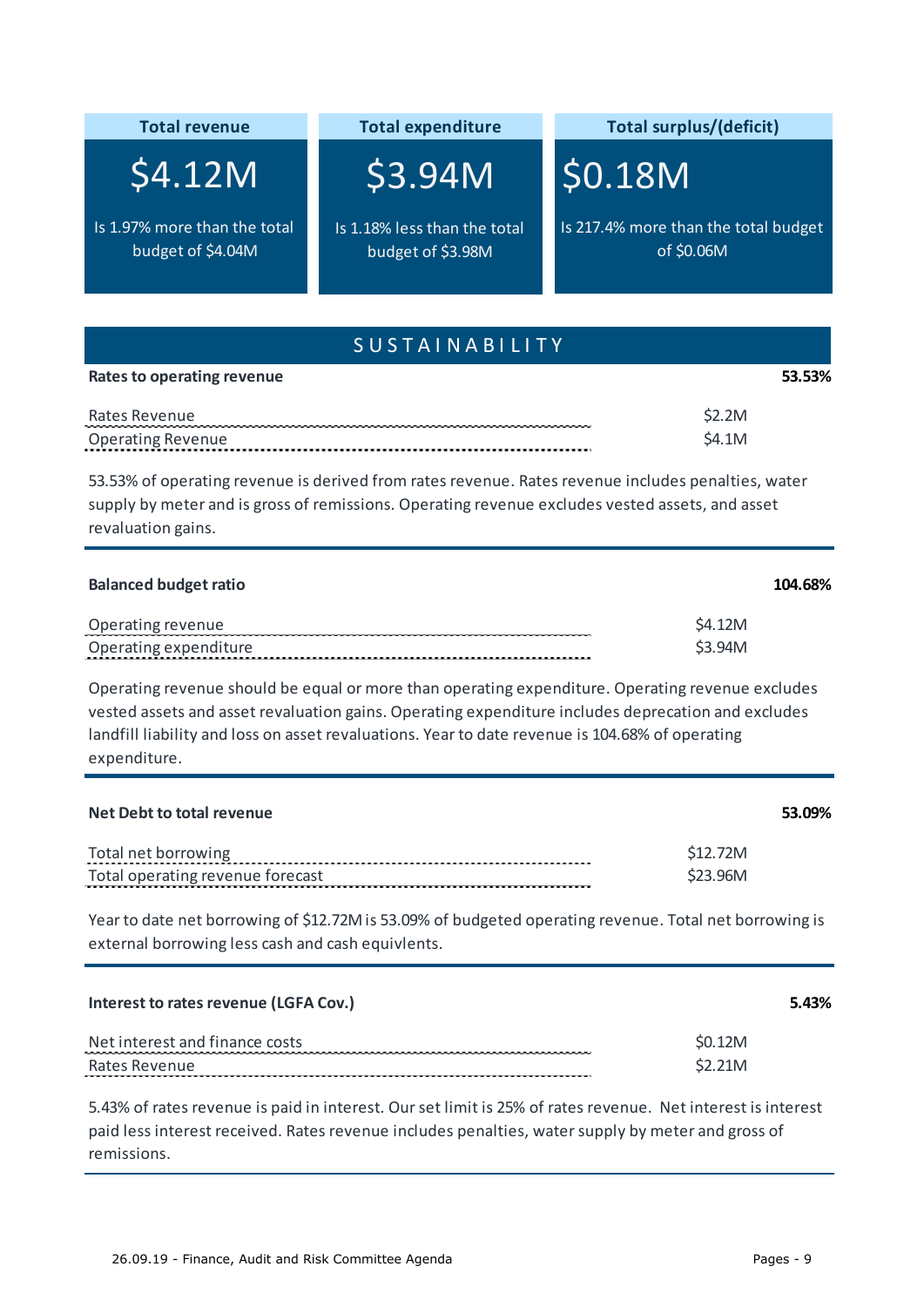| Interest to operating revenue  | 2.91%   |
|--------------------------------|---------|
| Net Interest and finance costs | S0.12M  |
| Operating revenue              | \$4.12M |

2.91% of operating revenue is paid in interest. Our set limit is 10% of operating revenue. Net interest is interest paid less interest received.

## **Liquidity Risk (LGFA Cov.) 164.75%**

| Gross Debt                   |        |
|------------------------------|--------|
| Undrawn committed facilities | S5.40M |
| Cash and Cash Equivalents    | S5.90M |

The liquidity risk policy requires us to maintain a minimum ratio of 110% this is also an LGFA covenant. Our current liability risk ratio is 160.69%.

| <b>Essential services ratio</b> | 103.23% |
|---------------------------------|---------|
| Capital expenditure             | \$1.06M |
| Depreciation                    | \$1.03M |
|                                 |         |

Capital expenditure should be equal or more than depreciation for essential services, for year to date capex is 100.97% of depreciation. Essential Services are Water Supply, Wastewater, Stormwater and Roading.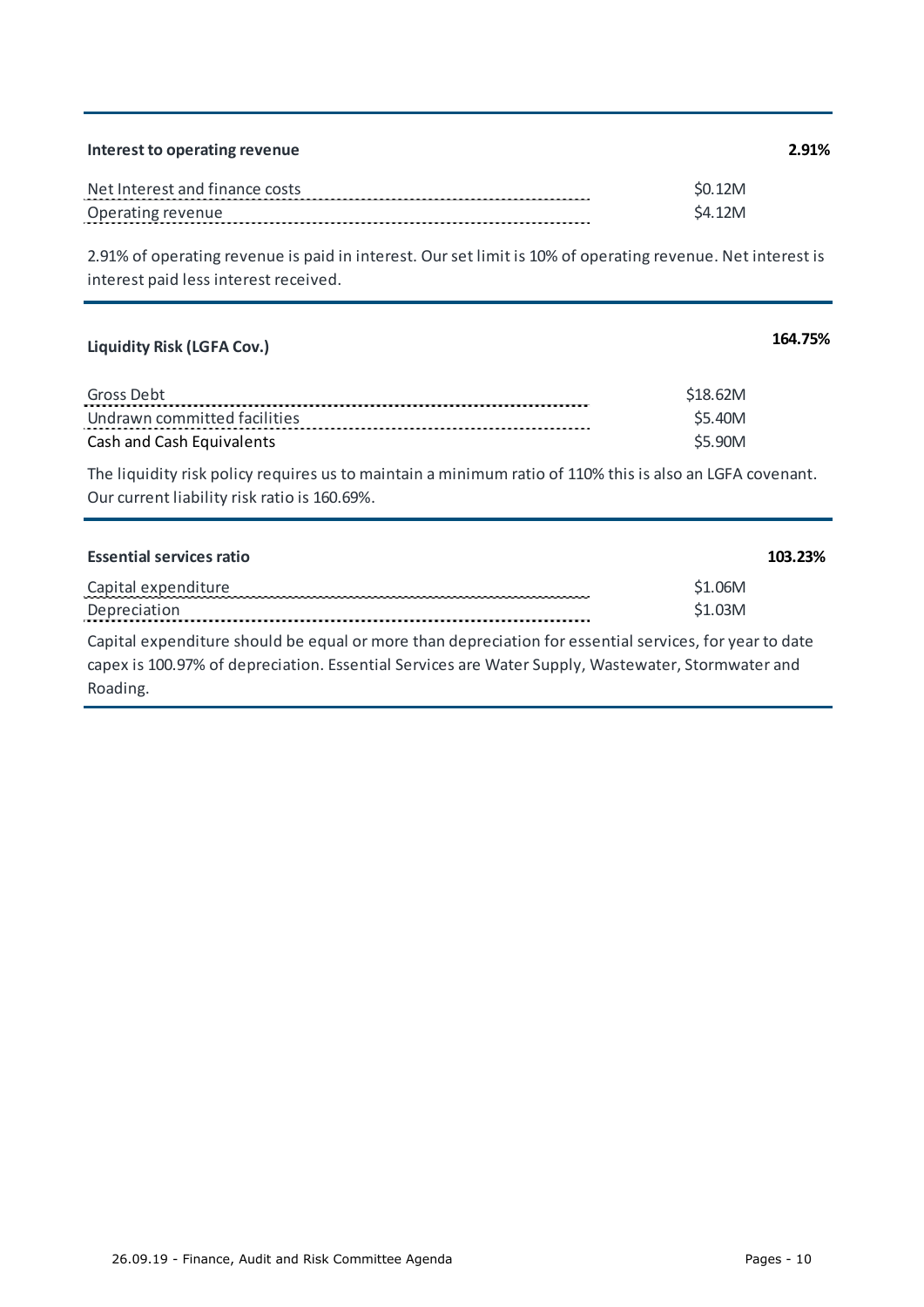#### **Revenue and Expenditure Graphs**



|                    | <b>Grants and</b> | <b>Interest</b> | <b>Fees and</b> | Other          |  |
|--------------------|-------------------|-----------------|-----------------|----------------|--|
|                    | <b>Subsidies</b>  | <b>Revenue</b>  | <b>Charges</b>  | <b>Revenue</b> |  |
| <b>Actual YTD</b>  | 1,370,405         | 1,826           | 350,434         | 192,231        |  |
| <b>Budget YTD</b>  | 1,276,330         | 13,600          | 328,426         | 220,276        |  |
| Variance           | 13,600            | (11, 774)       | 22,008          | (28, 045)      |  |
| <b>YTD Budget</b>  | 4, 161, 550       | 81,600          | 2,008,956       | 1,360,150      |  |
| <b>FY Forecast</b> | 4, 161, 550       | 81,600          | 2,008,956       | 1,360,150      |  |

|                    | <b>Employee</b> |                      | Depreciation        |                 |
|--------------------|-----------------|----------------------|---------------------|-----------------|
|                    | benefit         | <b>Finance costs</b> | &                   | Other           |
|                    | expenses        |                      | <b>Amortisation</b> | <b>Expenses</b> |
| <b>Actual YTD</b>  | 696,586         | 121,652              | 1,031,208           | 2,087,391       |
| <b>Budget YTD</b>  | 683,838         | 123,356              | 1,052,620           | 2,124,013       |
| Variance           | 12,748          | (1,704)              | (21, 412)           | (36, 622)       |
| <b>YTD Budget</b>  | 4,090,267       | 740,153              | 6,315,720           | 11,746,031      |
| <b>FY Forecast</b> | 4,090,267       | 740,153              | 6,315,720           | 11,746,031      |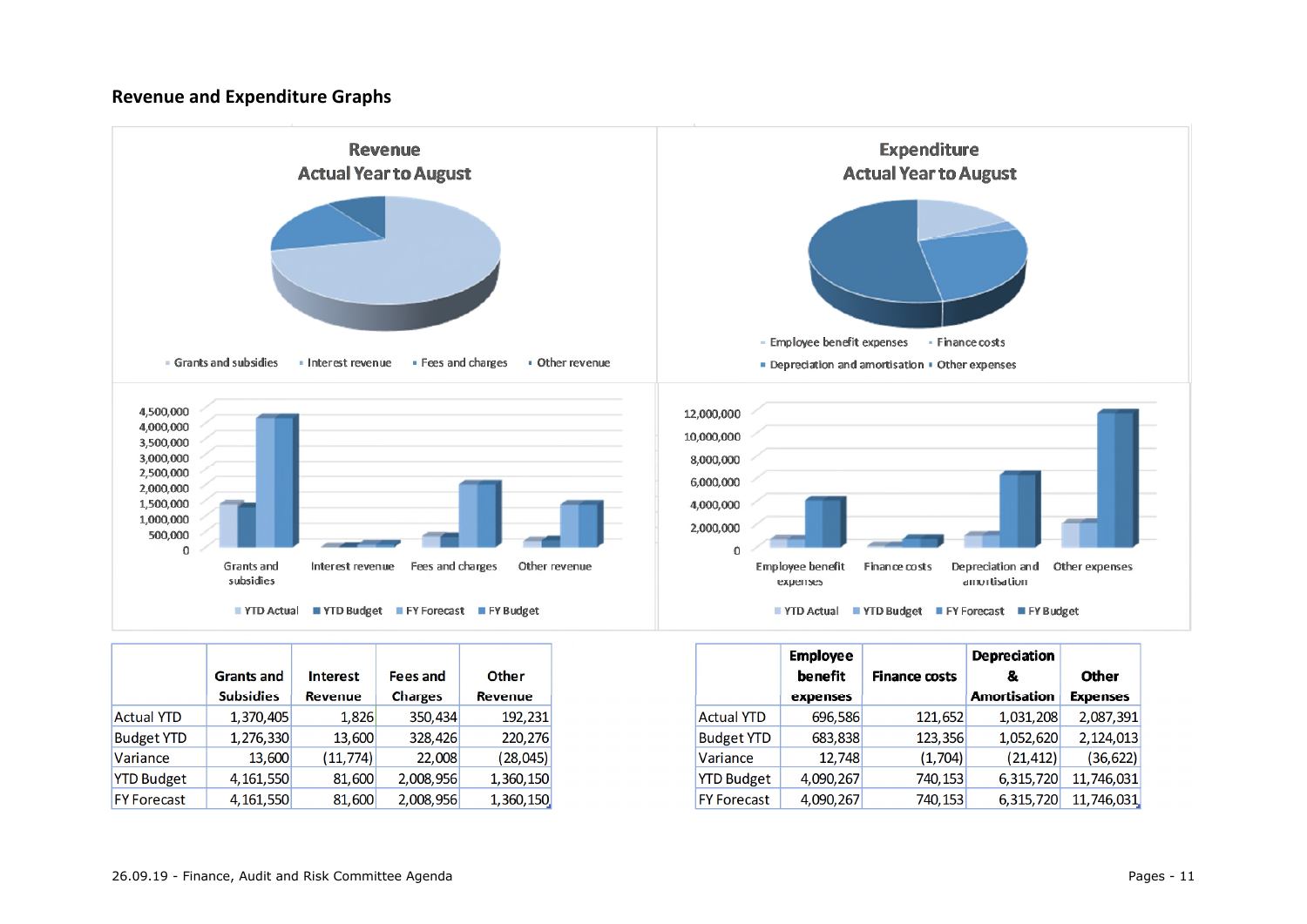#### **Statement of Comprehensive Revenue and Expenditure**

|                                       | <b>Annual</b><br>Plan<br>(5000) | <b>Annual</b><br><b>Plan YTD</b><br>(5000) | <b>Actual</b><br><b>YTD</b><br>(5000) | $C/A$ %<br><b>Actual to</b><br><b>Budget</b><br>℅ | <b>Variance</b><br><b>YTD</b><br>(5000) | Var/Bud<br>% |
|---------------------------------------|---------------------------------|--------------------------------------------|---------------------------------------|---------------------------------------------------|-----------------------------------------|--------------|
| <b>Revenue</b>                        |                                 |                                            |                                       |                                                   |                                         |              |
| Rates                                 | 16,347                          | 2,203                                      | 2,206                                 | 13.5%                                             | 3                                       | 0.2%         |
| <b>Grants and subsidies</b>           | 4,162                           | 1,276                                      | 1,370                                 | 32.9%                                             | 94                                      | 7.4%         |
| Interest revenue                      | 82                              | 14                                         | $\overline{2}$                        | 2.4%                                              | (12)                                    | $-85.7%$     |
| Fees and charges                      | 2,009                           | 328                                        | 350                                   | 17.4%                                             | 22                                      | 6.7%         |
| Other revenue                         | 1,360                           | 220                                        | 192                                   | 14.1%                                             | (28)                                    | $-12.7%$     |
| <b>Total operating revenue</b>        | 23,960                          | 4,042                                      | 4,121                                 | 17.2%                                             | 80                                      | 2.0%         |
| <b>Expenditure</b>                    |                                 |                                            |                                       |                                                   |                                         |              |
| Employee benefit<br>expenses (Note 1) | 4,090                           | 684                                        | 697                                   | 17.0%                                             | 13                                      | 1.9%         |
| Finance costs                         | 740                             | 123                                        | 122                                   | 16.4%                                             | (2)                                     | $-0.8%$      |
| Depreciation and<br>amortisation      | 6,316                           | 1,053                                      | 1,031                                 | 16.3%                                             | (21)                                    | $-2.1%$      |
| Other expenses (Note 2)               | 11,746                          | 2,124                                      | 2,087                                 | 17.8%                                             | (37)                                    | $-1.7%$      |
| <b>Total operating</b><br>expenditure | 22,892                          | 3,984                                      | 3,937                                 | 17.2%                                             | 47                                      | $-1.2%$      |
|                                       |                                 |                                            |                                       |                                                   |                                         |              |
| <b>Operating</b><br>Surplus/(Deficit) | 1,067                           | 58                                         | 184                                   | 17.2%                                             | 127                                     | 217.4%       |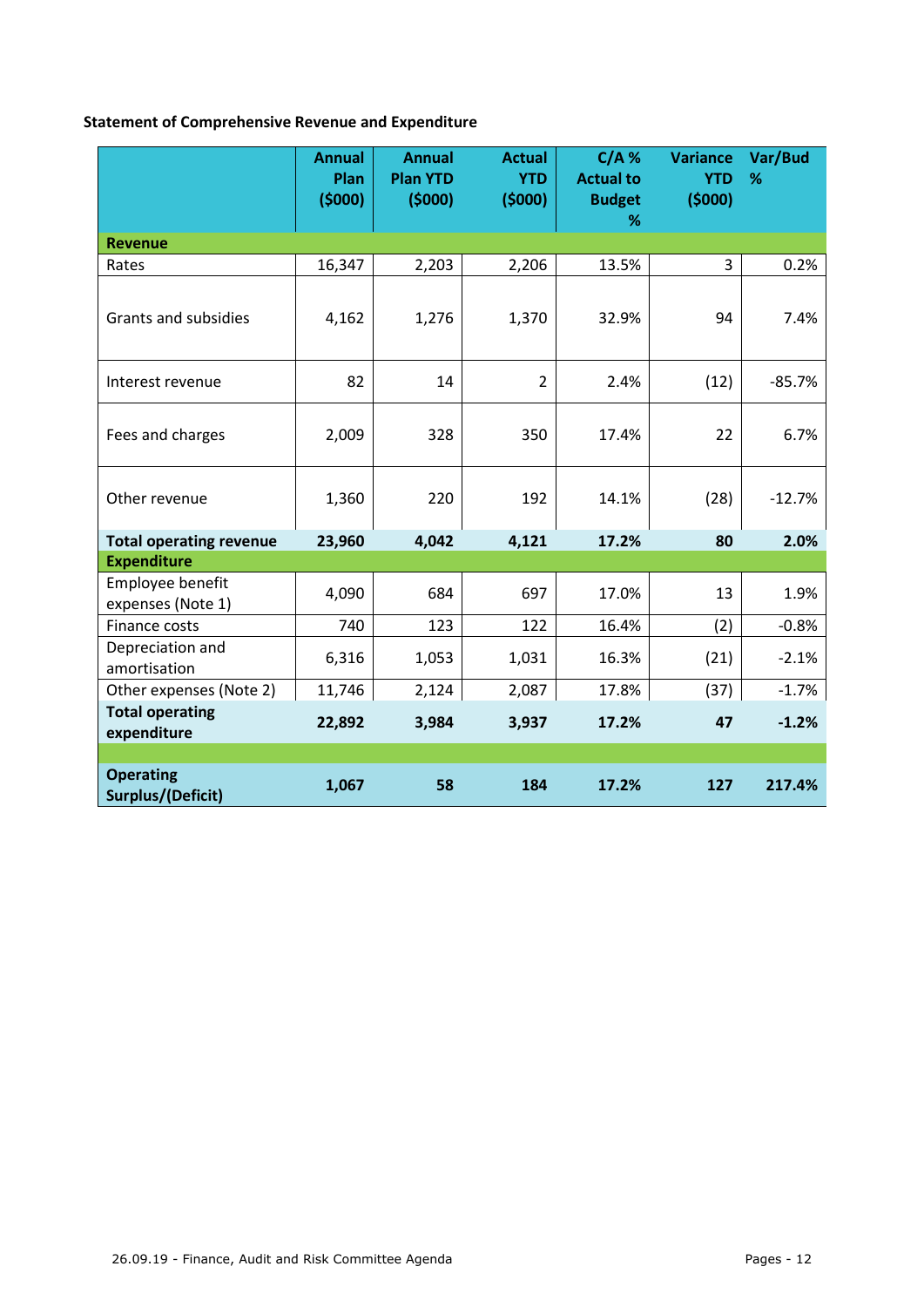| Note 1: Employee Benefits                  |                                      |                                             |                              |                                                         |                                          |           |                          |  |
|--------------------------------------------|--------------------------------------|---------------------------------------------|------------------------------|---------------------------------------------------------|------------------------------------------|-----------|--------------------------|--|
|                                            | <b>Annual</b><br><b>Plan (000's)</b> | <b>Annual</b><br><b>Plan YTD</b><br>(000's) | <b>Actual YTD</b><br>(000's) | $C/A$ %<br><b>Actual to</b><br><b>Budget</b><br>(000's) | <b>Variance</b><br><b>YTD</b><br>(000's) | Var/Bud % | <b>Variance Analysis</b> |  |
| Salaries & Wages                           | \$3,934                              | \$660                                       | \$672                        | 17.1%                                                   | \$13                                     | 1.9%      | Some budget phasing      |  |
| Superannuation                             | \$139                                | \$20                                        | \$20                         | 14.1%                                                   |                                          | 0.0%      |                          |  |
| <b>ACC Levy</b>                            | \$17                                 | \$4                                         | \$5                          | 27.4%                                                   | \$1                                      | 9.0%      |                          |  |
| <b>Total - Employee</b><br><b>Benefits</b> | \$4,090                              | \$684                                       | \$697                        | 17.0%                                                   | \$13                                     | 1.9%      |                          |  |

| Note 2: Other Expenses Analysis |                                  |                                             |                              |                                      |                                          |           |                                                                                               |
|---------------------------------|----------------------------------|---------------------------------------------|------------------------------|--------------------------------------|------------------------------------------|-----------|-----------------------------------------------------------------------------------------------|
|                                 | Annual<br><b>Plan</b><br>(000's) | <b>Annual</b><br><b>Plan YTD</b><br>(000's) | <b>Actual YTD</b><br>(000's) | C/A % Actual<br>to Budget<br>(000's) | <b>Variance</b><br><b>YTD</b><br>(000's) | Var/Bud % | <b>Variance Analysis</b>                                                                      |
| Administrative<br>Expenses      | \$630                            | \$204                                       | \$180                        | 28.5%                                | $-525$                                   | $-12.2%$  | Saving on printing, postage, telephone,<br>photocopying and computer operating costs<br>\$25k |
| Contractors                     | \$446                            | \$74                                        | \$74                         | 16.6%                                |                                          | $-0.3%$   | On target                                                                                     |
| Electricity                     | \$338                            | \$56                                        | \$60                         | 17.7%                                | \$4                                      | 6.4%      | Hokitika Water Electricity Costs- Westlands Milk<br>water consumption has increased           |
| Honorarium                      | \$280                            | \$47                                        | \$49                         | 17.4%                                | \$2                                      | 4.6%      | Councillors honorarium statutory increase                                                     |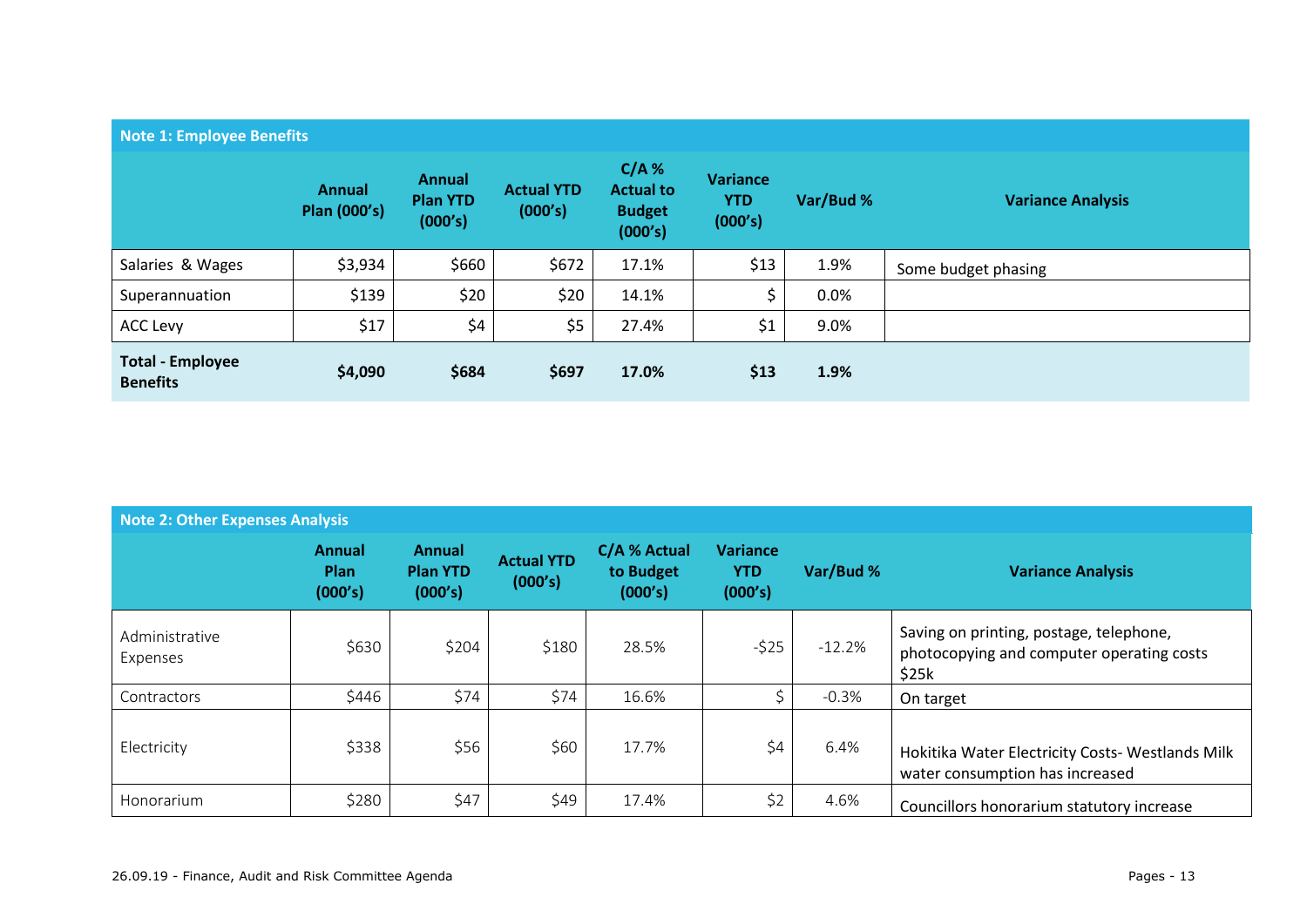| Insurance                     | \$266    | \$89    | \$102   | 38.1% | \$13    | 14.5%    | Higher cost of insurance premiums                                                                                                                                                           |
|-------------------------------|----------|---------|---------|-------|---------|----------|---------------------------------------------------------------------------------------------------------------------------------------------------------------------------------------------|
| Loss on Swaps                 | \$183    | \$31    | \$180   | 98.1% | \$149   | 488.6%   | Market forces, lowered Official Cash Rate 1%<br>has resulted in increased loss in swap valuation                                                                                            |
| Maintenance                   | \$4,196  | \$699   | \$677   | 16.1% | $-523$  | $-3.2%$  | Rainy season environmental road maintenance is<br>over budget by \$17k, Responsible camping \$3k,<br>Lazar Park \$3k.                                                                       |
| Management<br>Contracts       | \$1,837  | \$306   | \$291   | 15.9% | $-515$  | $-4.8%$  | Butlers refuse is underbudget by \$4.6k, Hoki<br>refuse \$3.4k, Franz Refuse \$3.4k, other contracts<br>\$3.3K.                                                                             |
| <b>Professional Services</b>  | \$296    | \$49    | \$13    | 4.5%  | $-536$  | $-72.9%$ | Legal fees and consultants costs not required in<br>July/August                                                                                                                             |
| Rates                         | \$219    | \$55    | \$51    | 23.3% | $-54$   | $-6.7%$  | Rates paid on council properties                                                                                                                                                            |
| Refuse Collections            | \$762    | \$127   | \$127   | 16.7% | Ś       | 0.2%     | On target                                                                                                                                                                                   |
| Other Expenses                | \$2,292  | \$386   | \$284   | 12.4% | $-5102$ | $-26.5%$ | Underbudget-Rental \$23k, Monitoring \$26k,<br>Cleaning \$14k, Course and conferences<br>\$9k, Advertising \$8k, Computer operating \$8k,<br>Fuel \$7k, Grants donations \$5k, Travel \$2k. |
| <b>Total - Other Expenses</b> | \$11,746 | \$2,124 | \$2,087 | 17.8% | $-537$  | $-1.7%$  |                                                                                                                                                                                             |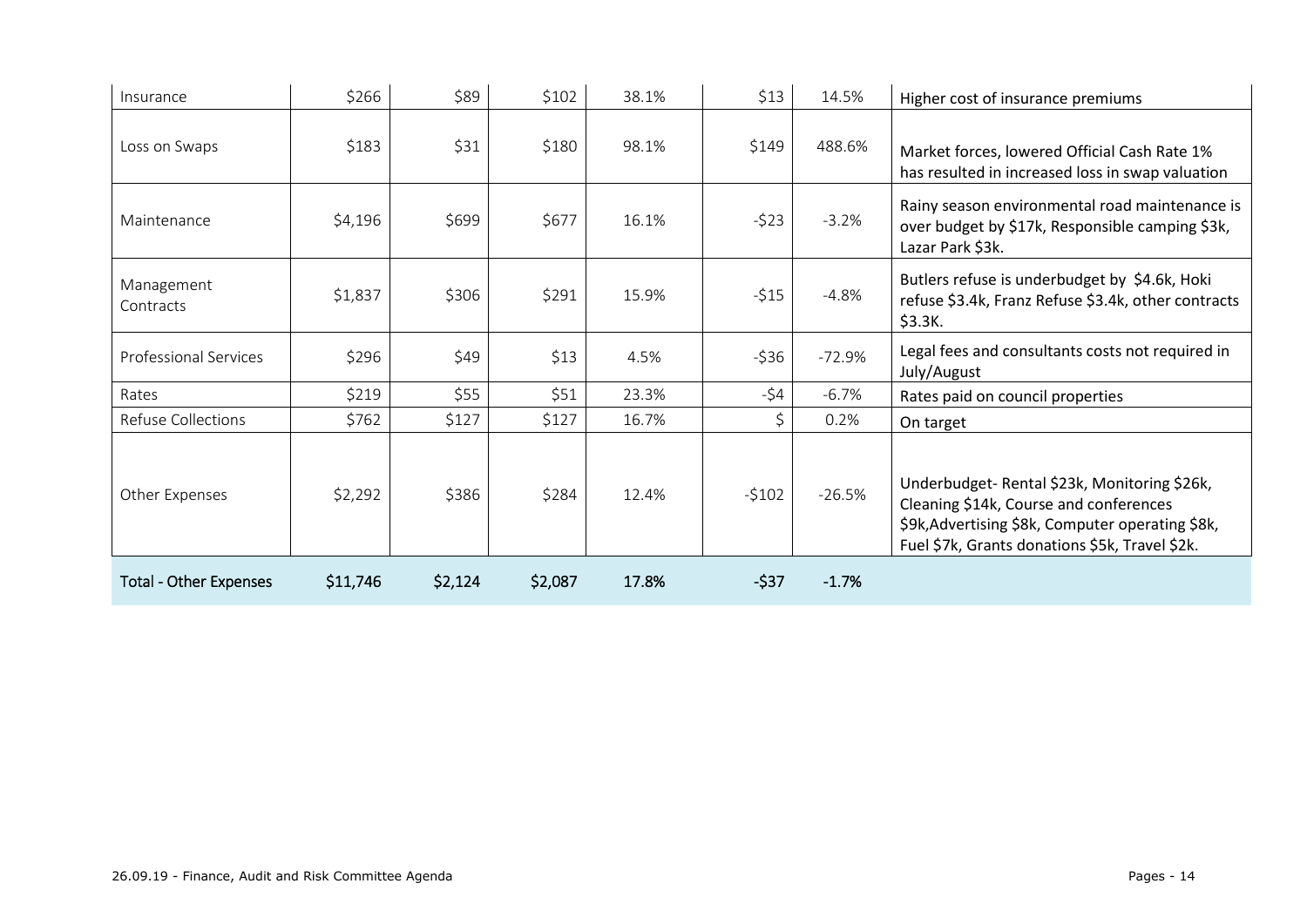#### **Rates Debtors as at 31 August 2019**

| Rates Debtors at 31 July 2019                |              | 3,557,469    |
|----------------------------------------------|--------------|--------------|
| Rates instalment                             | 0            |              |
| Less payments received                       | $-3,341,683$ |              |
| Paid in advance change                       | 916.344      |              |
| Previous years write off's                   | $-1.603$     |              |
| Write off's                                  | $-35,043$    |              |
| Penalties                                    | 0            |              |
| <b>Discounts</b>                             | $-26,964$    |              |
| Court costs awarded                          | 0            |              |
|                                              |              | $-2,467,452$ |
| <b>Total Rates Debtors at 31 August 2019</b> |              | 1,090,018    |
| Arrears included above at 31 August 2019     | 1,090,018    |              |
| Arrears at 31 August 2018                    | 1,217,694    |              |
| Increase/(decrease) in arrears               |              | $-127.676$   |

### **Debt Management August 2019**

| <b>FY Year</b> | <b>Aug-19</b> | <b>Aug-18</b> | <b>Jul-19</b> |
|----------------|---------------|---------------|---------------|
| Pre 2016       | 41,512        | 185,058       | 72,220        |
| 2016-17        | 20,494        | 70,499        | 20,494        |
| 2017-18        | 39,432        | 316,626       | 48,127        |
| 2018-19        | 280,256       | 645,511       | 323,918       |
| Current        | 708,324       |               | 3,092,710     |
| <b>Total</b>   | 1,090,018     | 1,217,694     | 3,557,469     |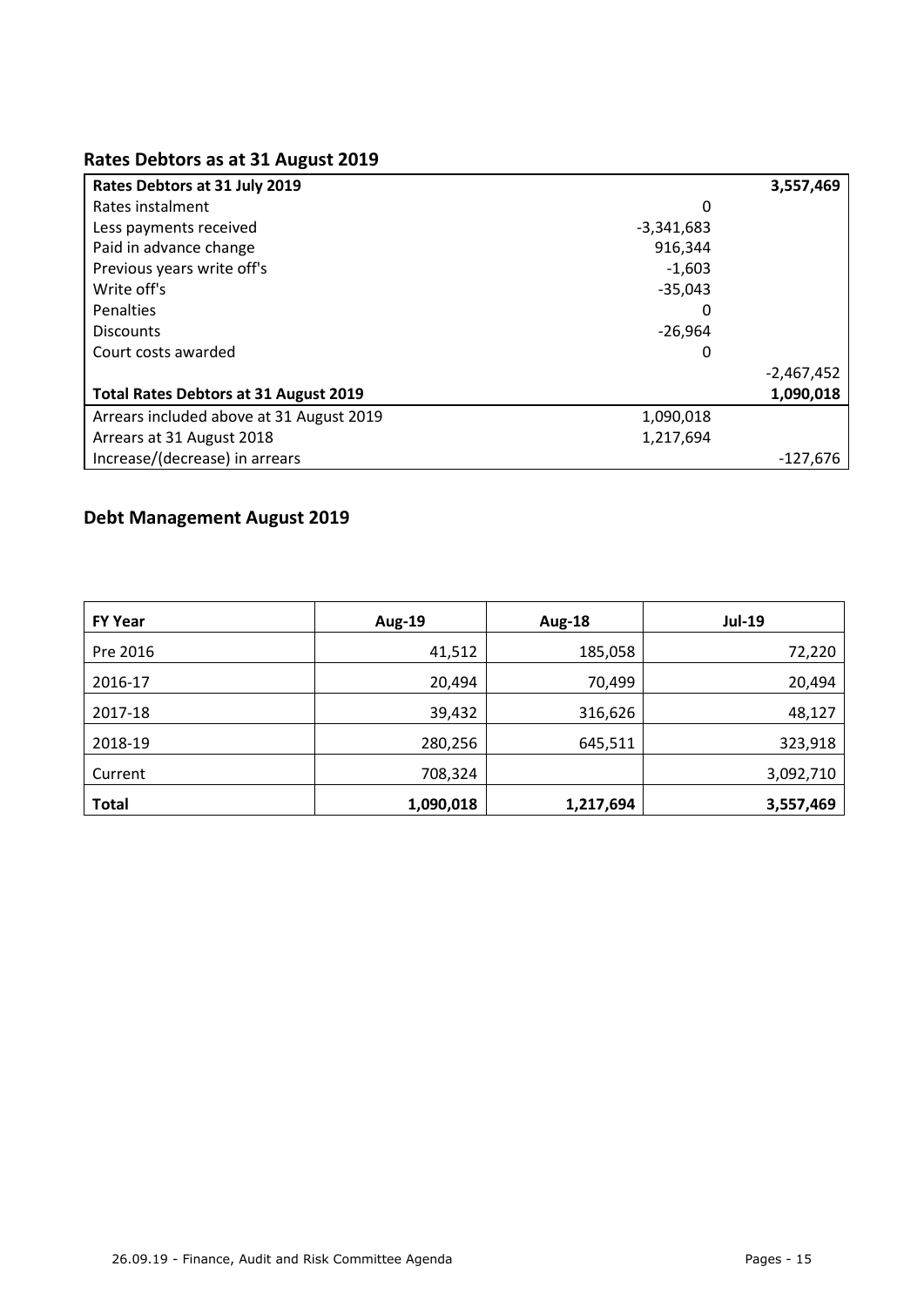#### **Unbudgeted Expenditure**

| <b>Dated</b><br>Approved | <b>Description</b> | Amount<br>Approved | Amount<br>Spent \$       | <b>Status</b>                    |
|--------------------------|--------------------|--------------------|--------------------------|----------------------------------|
|                          | Fox Landfill       |                    |                          | Estimated costs to complete      |
| Jul-19                   | Remediation        | 300,000            |                          | remediation work at Fox Landfill |
| Total                    |                    | 300,000            | $\overline{\phantom{0}}$ |                                  |

\*Council have underwritten further costs of completion of EQ strengthening to the Carnegie Building of \$392,391. Council will explore avenues for external funding of this amount.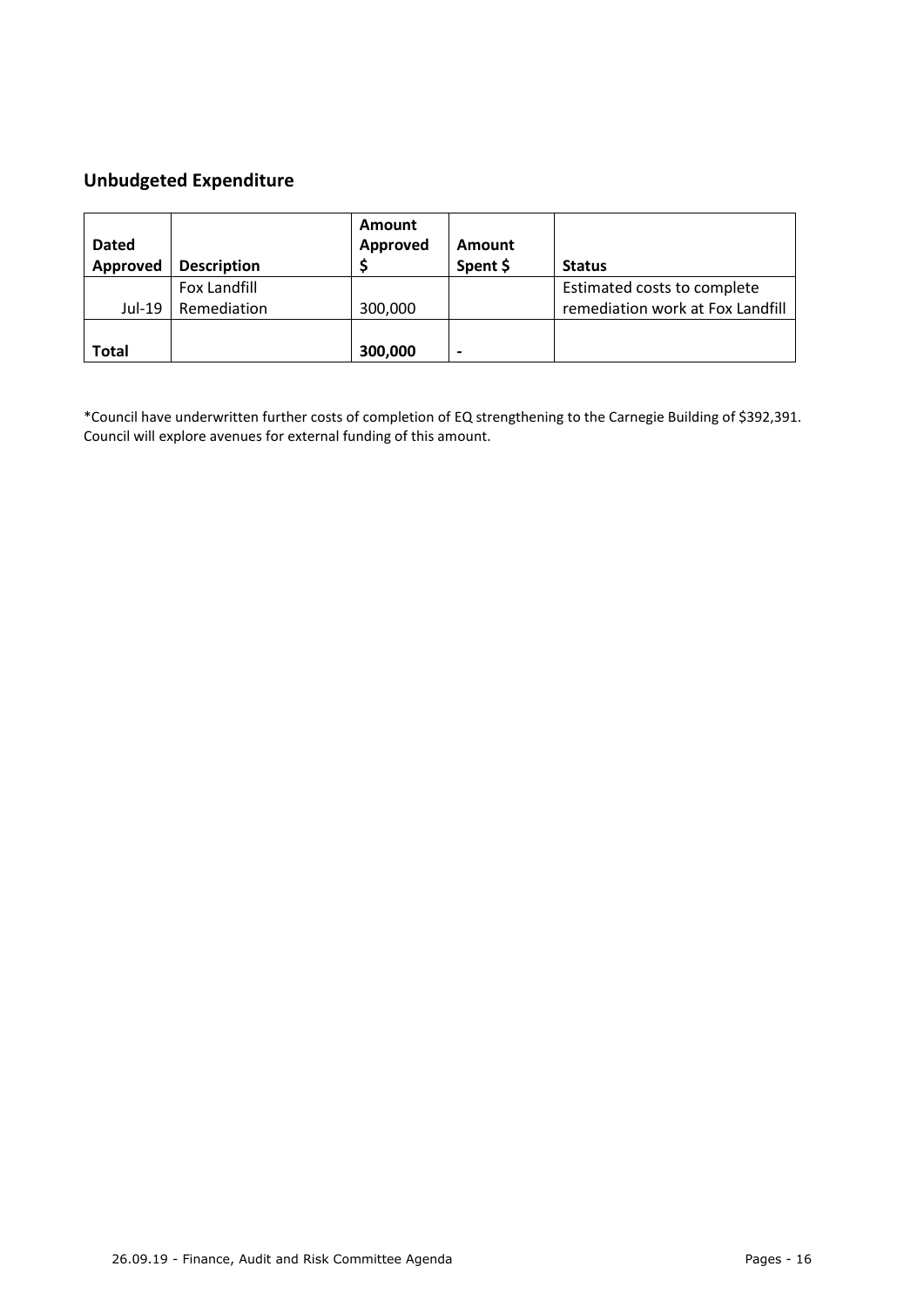#### **August Debt Position**

#### **Debt Position 2019/20**

|                         | Jun-19 |  |  |  |  | Jul-19 Aug-19 Sep-19 Oct-19 Nov-19 Dec-19 Jan-20 Feb-20 Mar-20 Apr-20 May-20 Jun-20        |  |  |
|-------------------------|--------|--|--|--|--|--------------------------------------------------------------------------------------------|--|--|
| Debt Position per month |        |  |  |  |  | 18,618 18,618 18,618 18,618 20,838 20,838 20,838 23,594 23,594 23,594 23,594 23,594 24,731 |  |  |
| <b>Budget</b>           |        |  |  |  |  | 20,446 20,446 20,446 20,446 20,446 20,446 20,446 20,446 20,446 20,446 20,446 20,446 24,339 |  |  |



|                                             |          | Debt Position per month |        |          |               |               |               |               |        |          |        |          |               |
|---------------------------------------------|----------|-------------------------|--------|----------|---------------|---------------|---------------|---------------|--------|----------|--------|----------|---------------|
|                                             | $Jun-19$ | <b>Jul-19</b>           | Aug-19 | $Sep-19$ | <b>Oct-19</b> | <b>Nov-19</b> | <b>Dec-19</b> | <b>Jan-20</b> | Feb-20 | $Mar-20$ | Apr-20 | $Mav-20$ | <b>Jun-20</b> |
| <b>Budget</b>                               | 20,446   | 20.446                  | 20.446 | 20,446   | 20,446        | 20,446        | 20,446        | 20.446        | 20,446 | 20,446   | 20,446 | 20,446   | 24,339        |
| Actual / Forecast                           | 18,618   | 18.618                  | 18.618 | 18.618   | 20.838        | 20,838        | 20,838        | 23.594        | 23,594 | 23.594   | 23.594 | 23,594   | 24,731        |
| Waste Management Loans                      | 2,101    | 2,101                   | 2,101  | 2,101    | 2,165         | 2,165         | 2,165         | 2,292         | 2,292  | 2,292    | 2,292  | 2,292    | 2,265         |
| WMP Loan                                    | 1,753    | 1,753                   | 1,753  | 1,753    | 1,753         | 1,753         | 1,753         | 1,753         | 1,753  | 1,753    | 1,753  | 1,753    | 734           |
| Sewerage Loan                               | 2,451    | 2,451                   | 2,451  | 2,451    | 3,281         | 3,281         | 3,281         | 4,475         | 4,475  | 4,475    | 4,475  | 4,475    | 5,554         |
| Water Supply Loans                          | 2,332    | 2,332                   | 2,332  | 2,332    | 2,488         | 2,488         | 2,488         | 2,913         | 2,913  | 2,913    | 2,913  | 2,913    | 3,169         |
| Structured Infrastructure for Council asset | 7,845    | 7,845                   | 7,845  | 7,845    | 7,845         | 7,845         | 7,845         | 7,845         | 7,845  | 7,845    | 7,845  | 7,845    | 7,845         |
| Other Loans                                 | 445 l    | 445                     | 445    | 445      | 1,355         | 1,355         | 1,355         | 1,458         | 1,458  | 1,458    | 1,458  | 1,458    | 1,488         |
| <b>Stormwater Loan</b>                      | 773      | 773                     | 773    | 773      | 1,033         | 1,033         | 1,033         | 1,940         | 1,940  | 1,940    | 1,940  | 1,940    | 2,794         |
| Transportation                              | 919      | 919                     | 919    | 919      | 919           | 919           | 919           | 919           | 919    | 919      | 919    | 919      | 883           |

#### Opening Balance 18,618 18,618 Loan funded capex forecast 3,998 7,731 Forecast repayments 2019-20 (1,571) (1,618)

**Forecast Debt Position per Annual Report for the 2019-20 Financial Year**

Forecast as at **Aug-19 Sep-19**

**Forecast balance June 2020 21,046 24,731**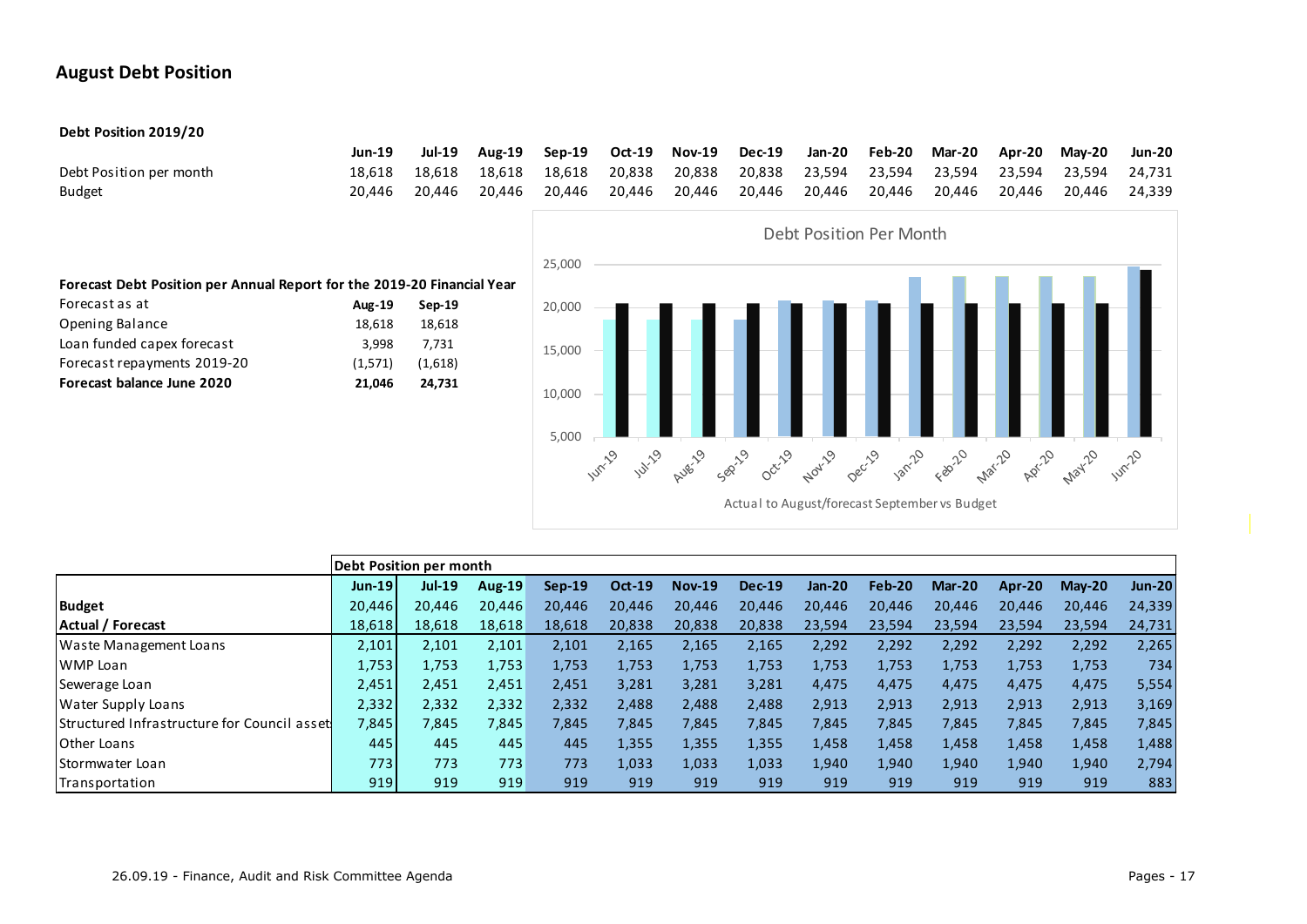| <b>WESTLAND DISTRICT COUNCIL</b>                 |                    |                    |
|--------------------------------------------------|--------------------|--------------------|
| <b>CAPITAL EXPENDITURE 2019-2020</b>             |                    |                    |
|                                                  | <b>Annual Plan</b> | <b>Expenditure</b> |
| Leadership                                       |                    |                    |
| Council HQ - Refurbishment                       | 75,000             | 35,228             |
| Council HQ - Furniture and Fittings              | 5,000              |                    |
| <b>Information Management - DMS</b>              | 153,750            | 11,553             |
| IT Equipment renewals                            | 110,725            |                    |
| <b>Total Leadership</b>                          | 344,475            | 46,780             |
| <b>Transportation</b>                            |                    |                    |
| Unsealed Road Metalling (3030)                   | 293,663            | 76,848             |
| Sealed Road Resurfacing (3031)                   | 871,250            |                    |
| Drainage Renewals (3032)                         | 162,498            | 36,122             |
| <b>Structures Component Replace (3033)</b>       | 217,813            |                    |
| Traffic Services Renewals (3034)                 | 130,688            | 1,350              |
| Sealed Road Pavement Rehabilitation (3057)       | 82,000             |                    |
| Sealed Road Resurfacing (3070)                   | 162,975            |                    |
| Drainage Renewals (3071)                         | 27,675             |                    |
| <b>Structures Component Replace (3072)</b>       | 54,325             |                    |
| Traffic services renewals (3073)                 | 11,275             | 150                |
| Sealed Road Pavement Rehabilitation (3074)       | 153,750            |                    |
| Low Cost Low Risk - Local (3080)                 | 481,750            |                    |
| Low Cost Low Risk - SPR (3080)                   | 71,750             |                    |
| Footpath upgrades (3100)                         | 44,038             |                    |
| <b>Total Transportation</b>                      | 2,765,448          | 114,470            |
| <b>Water Supply</b>                              |                    |                    |
| General - Treatment Components upgrade programme | 45,000             |                    |
| General - Disinfection upgrades programme        | 71,244             |                    |

26.09.19 - Finance, Audit and Risk Committee Agenda Pages - 18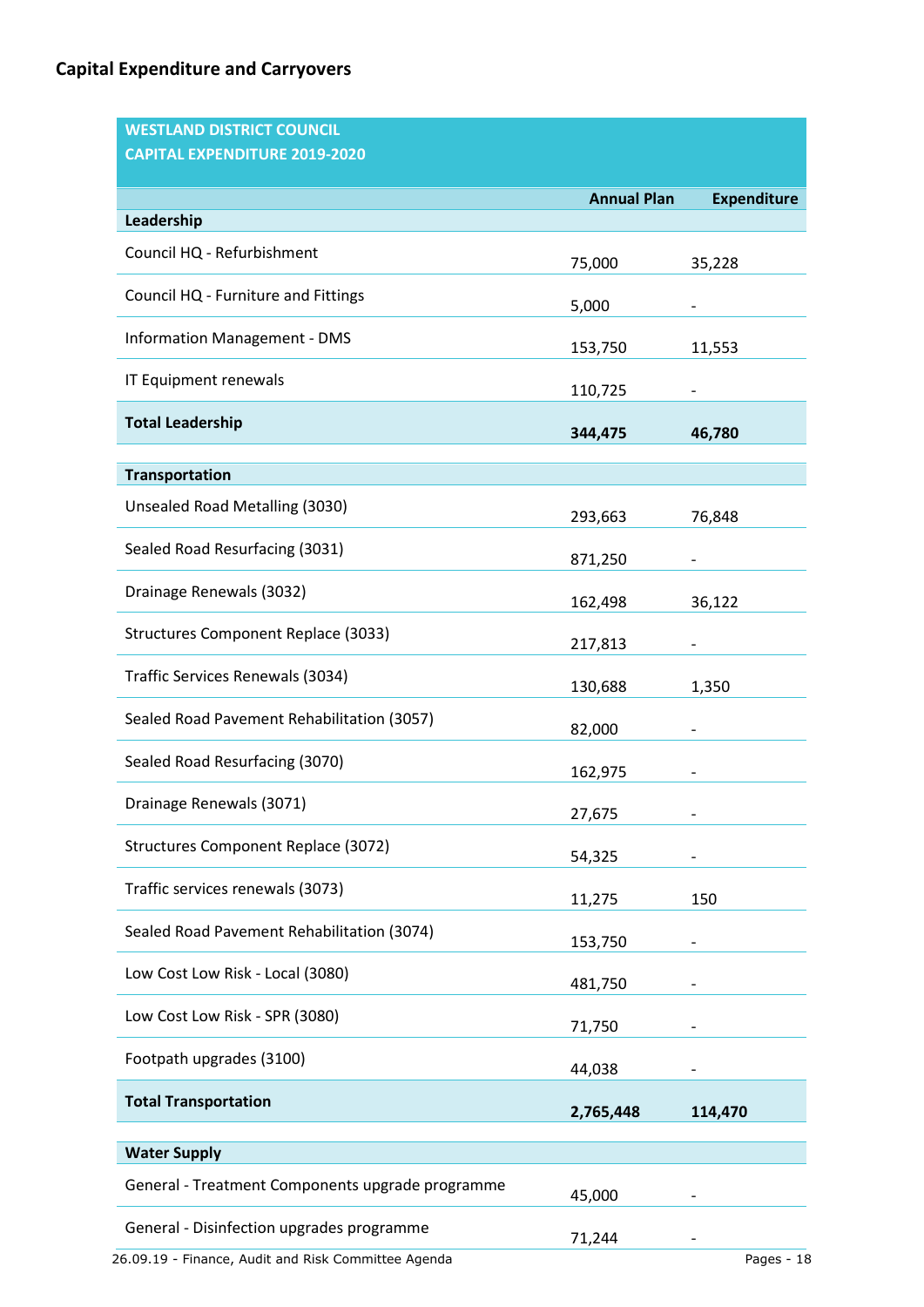| General - Telemetry                                  | 70,997            |         |
|------------------------------------------------------|-------------------|---------|
| Arahura - Water Treatment Plant                      | 265,000           |         |
| Hokitika - WTP improvements - Pumps                  | 36,900            |         |
| Hokitika - Mains upgrade programme                   | 256,250           |         |
| Hokitika - Seismic Valve                             | 30,750            |         |
| Hokitika - Pressure valve upgrade                    | 15,375            |         |
| Hokitika - Water meter replacements                  | 142,250           |         |
| Hokitika - Reservoir Replacement                     | 20,500            |         |
| Ross - Mains upgrade programme                       | 109,200           |         |
| Hari Hari - Water treatment plant - seismic valves   | 30,750            |         |
| Hari Hari - Mains upgrade programme                  | 184,500           |         |
| Franz Josef - Seismic valves                         | 30,750            |         |
| Franz Josef - Mains upgrade programme                | 92,250            |         |
| Franz Josef - Upgrade Filter                         | 10,250            |         |
|                                                      |                   |         |
| Fox Glacier - Plant Upgrade                          | 350,000           |         |
| Haast - Replacement water treatment reservoir        | 20,500            |         |
| <b>Total Water Supply</b>                            | 1,782,466         |         |
|                                                      |                   |         |
| Wastewater<br>Hokitika - Outfall structure           |                   |         |
| Hokitika - WWTP upgrade                              | 1,100,000         |         |
| Hokitika - Mains upgrade programme                   | 885,000           |         |
| General - WW Network Growth                          | 61,500            |         |
| Franz Josef - Mains upgrade Increasing size of lines | 10,252            |         |
| Franz Josef - Mains upgrade programme                | 307,500<br>28,700 |         |
| Franz Josef - WWTP - From 2019                       | 1,000,000         | 318,593 |
| Fox Glacier - WWTP upgrade                           | 102,500           | 28,070  |
| Haast - Mains upgrage programme                      | 15,375            |         |

26.09.19 - Finance, Audit and Risk Committee Agenda Pages - 19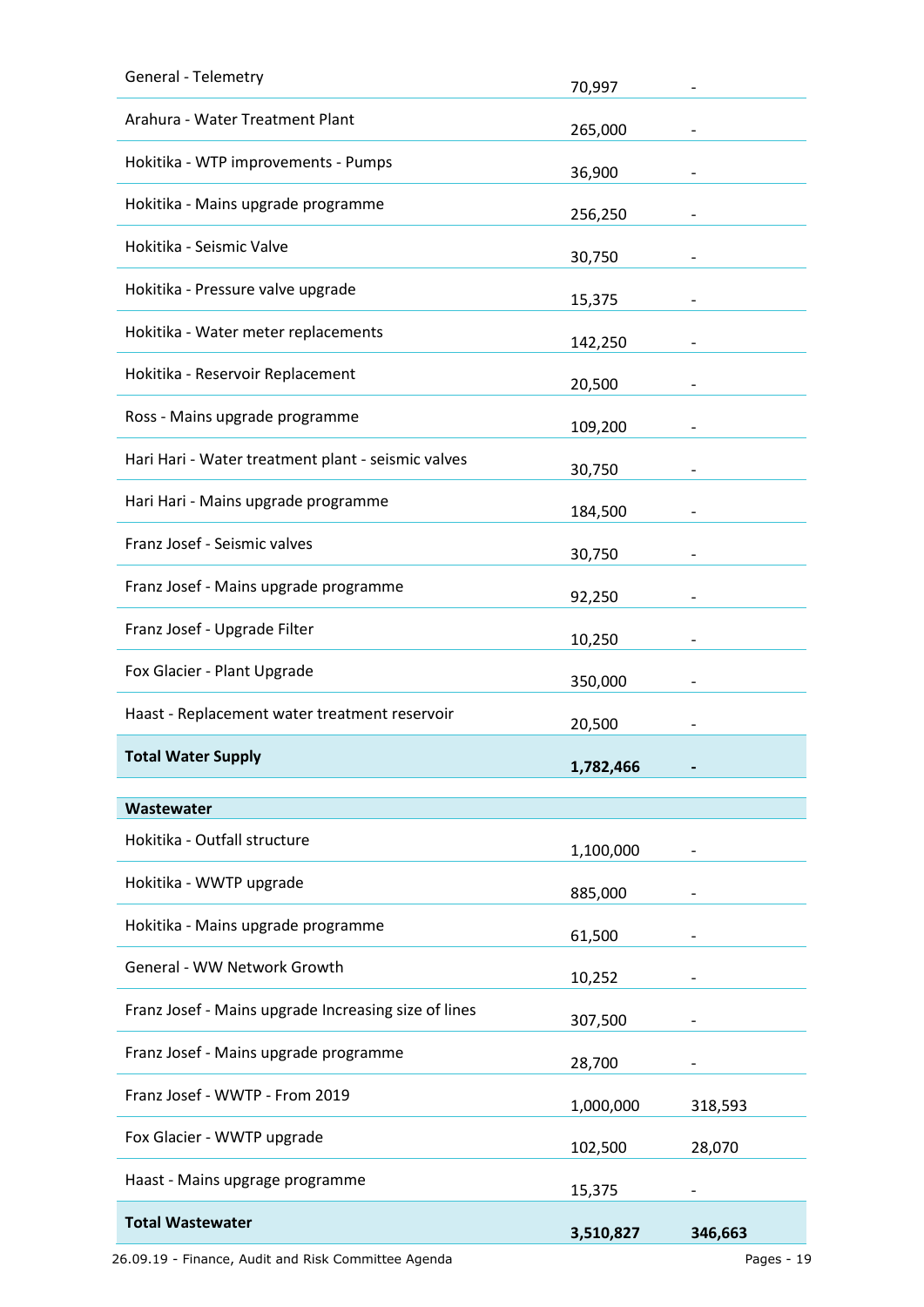| <b>Stormwater</b>                                                     |           |       |
|-----------------------------------------------------------------------|-----------|-------|
| Hokitika - Mains upgrade programme                                    | 25,625    |       |
| Hokitika - Pump upgrade (Bealey)                                      | 102,500   |       |
| Hokitika - Pump upgrade (Tancred) - From 2019                         | 200,000   |       |
| Hokitika - Pump upgrade (Rolleston)                                   | 327,500   |       |
| Hokitika - Pump upgrade (Hoffman)                                     | 767,500   |       |
| Hokitika - Pump upgrade (Livingstone)                                 | 61,500    |       |
| Hokitika - Pump upgrade (Weld) - From 2019                            | 130,000   |       |
| Hokitika - Realignment Beach St                                       | 205,000   |       |
| Hokitika - River outfall flap gates                                   | 10,250    |       |
| Hokitika - Mains upgrade new developments                             | 10,250    |       |
| <b>Total Stormwater</b>                                               | 1,840,125 |       |
|                                                                       |           |       |
| <b>Solid Waste</b>                                                    |           |       |
| Franz Josef - Landfill final capping                                  | 25,625    |       |
|                                                                       |           |       |
| Butlers - Intermediate capping                                        | 228,575   | 2,259 |
| <b>Total Solid Waste</b>                                              | 254,200   | 2,259 |
|                                                                       |           |       |
| Leisure Services & Facilities - Parks & Reserves                      |           |       |
| Reserves - Cass Square - Rubber matting                               | 20,500    |       |
| Reserves - Hokitika dog park                                          | 10,250    |       |
| Reserves - Waterfront development                                     | 102,500   |       |
| <b>Total Leisure Services &amp; Facilities - Parks &amp; Reserves</b> |           |       |
|                                                                       | 133,250   |       |
| Leisure Services & Facilities - Other                                 |           |       |
| Cemetery - Hokitika Improvements Ashes Berm                           | 10,250    |       |
| Cemetery - Ross Berm development                                      | 10,250    |       |
| <b>Buildings - Band rooms</b>                                         | 10,250    |       |
| Buildings - Hari Hari house                                           | 15,375    |       |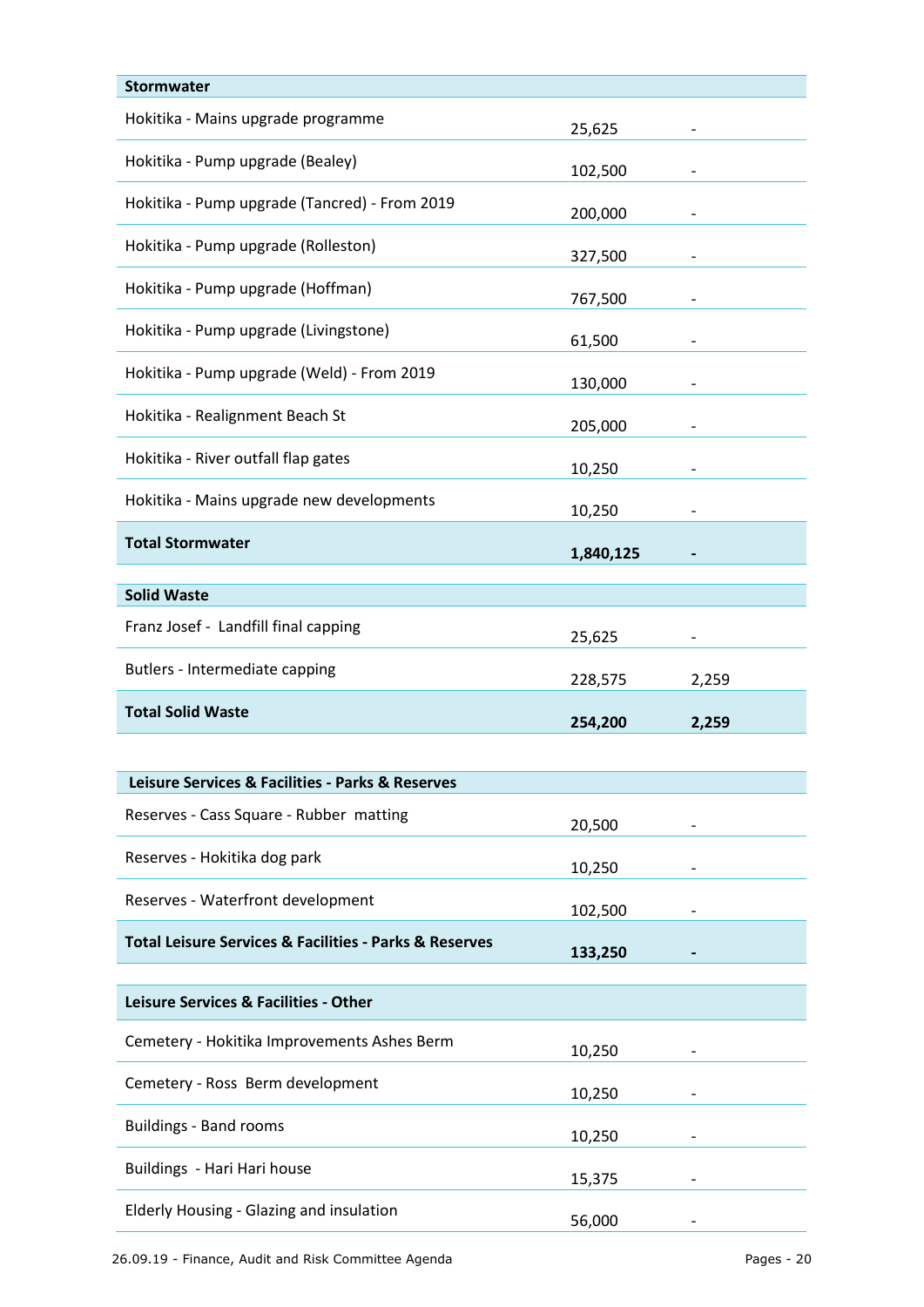| <b>Total Capital Expenditure</b>                             | 526,118 | 10,020 |
|--------------------------------------------------------------|---------|--------|
| <b>Total Leisure Services &amp; Facilities - Other</b>       |         |        |
| Library - Resources                                          | 57,618  | 1,324  |
| Civil Defence - Satellite Data & Voice                       | 13,000  |        |
| Civil Defence - EOC                                          | 205,000 | -      |
| Museum - Shelves                                             | 10,000  |        |
| Museum - Photobooth                                          | 4,600   |        |
| Museum - Archival Scanner                                    | 7,175   |        |
| Swimming Pool Ross - Electric heat pump system               | 61,200  |        |
| Swimming Pool Hokitika - Ventalation/Extraction in pool area | 20,400  |        |
| Swimming Pool Hokitika - Flood Lights                        | 7,000   |        |
| Swimming Pool Hokitika - Changing Shed Roof                  | 14,000  |        |
| Swimming Pool Hokitika - Windows                             | 24,000  | 8,696  |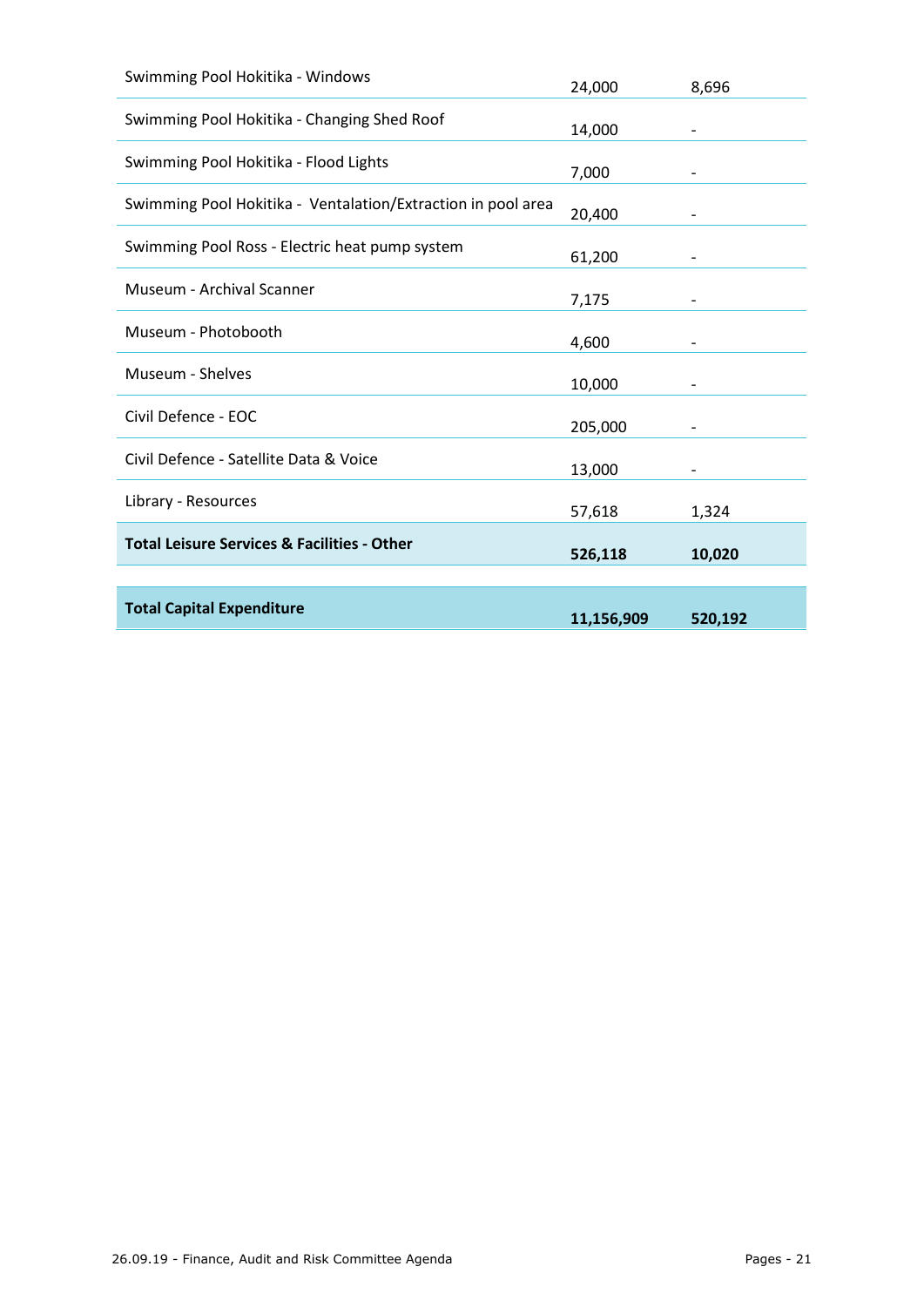#### Carryovers

| <b>Activity</b>             | <b>Detail</b>                                           | <b>Funded by</b> | <b>Possible</b><br><b>Carryover</b> |         | Year                     |
|-----------------------------|---------------------------------------------------------|------------------|-------------------------------------|---------|--------------------------|
| Stormwater                  | Hokitika - Realignment Beach St                         | Loan Funding     | 20,000                              |         | From 2018-19 Budget Year |
| Stormwater                  | Hokitika - Extension Jollie St                          | Loan Funding     | 240,000                             | 38,451  | From 2018-19 Budget Year |
| Solid Waste                 | Franz Josef Landfill                                    | Loan Funding     | 25,000                              |         | From 2014-15 Budget Year |
| Solid Waste                 | Landfill-Haast - Digout new Cell                        | Loan Funding     | 3,740                               | 1,389   | From 2015-16 Budget Year |
| Solid Waste                 | Haast intermediate cap current cell                     | Loan Funding     | 10,000                              |         | From 2015-16 Budget Year |
| Solid Waste                 | Haast - Preparation for new cell                        | Loan Funding     | 10,000                              |         | From 2018-19 Budget Year |
| Township Development        | Township Maintenance - Hokitika Rubbish Bins            | Depreciation     | 7,000                               |         | From 2017-18 Budget Year |
| Township Development        | Sunset Point - New Toilets, Shelter & Carparks          | Loan Funding     | 896,166                             | 86,664  | From 2017-18 Budget Year |
| Reserves                    | Reserves - Hokitika Waterfront Development              | Reserves         | 10,663                              | 116,934 | From 2016-17 Budget Year |
| Parks & Reserves            | Reserves - Waterfront development                       | <b>Reserves</b>  | 50,000                              |         | From 2018-19 Budget Year |
| Parks & Reserves            | Reserves - Cass Square - Rubber matting                 | Depreciation     | 20,000                              |         | From 2018-19 Budget Year |
| Parks & Reserves            | Reserves - Cass Square - Building improvements Pavilion | Loan Funding     | 20,000                              |         | From 2018-19 Budget Year |
| Reserves                    | Reserves - Lazar Park Upgrade                           | Depreciation     | 22,431                              |         | From 2017-18 Budget Year |
| Township Development        | Franz Josef Urban Revitalisation Plan                   | Reserves         | 100,000                             |         | From 2015-16 Budget Year |
| Reserves                    | Reserves - Marks Road Reserve                           | <b>Reserves</b>  | 10,000                              |         | From 2016-17 Budget Year |
| Cemeteries                  | Cemetery - Hokitika Upgrade & Expansion                 | Depreciation     | 10,000                              |         | From 2017-18 Budget Year |
| Land and Buildings          | Swimming Pool Ross - EQ strengthening                   | Depreciation     | 10,000                              |         | From 2018-19 Budget Year |
| Township Development        | Footpath upgrades - Hokitika                            | Depreciation     | 27,000                              |         | From 2016-17 Budget Year |
| Reserves                    | Reserves - Hokitika Heritage Trail signs                | Reserves         | 3,500                               |         | From 2016-17 Budget Year |
| Restricted Public Buildings | Ross Toilets                                            | Loan Funding     | 417,908                             |         | From 2018-19 Budget Year |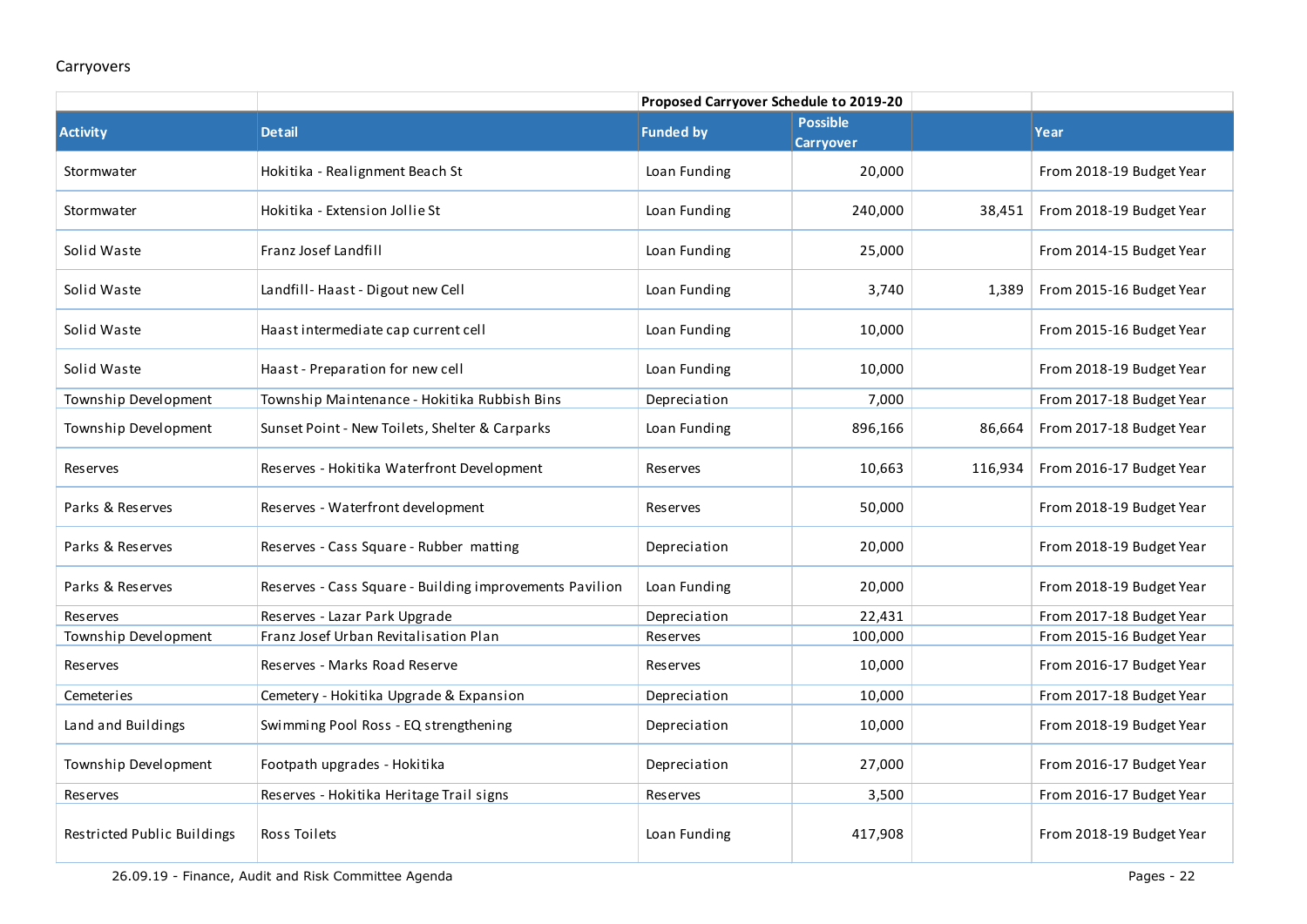| Transport                   | Footpath upgrades - Kokatahi                                             | Depreciation | 27,000  |         | From 2018-19 Budget Year |
|-----------------------------|--------------------------------------------------------------------------|--------------|---------|---------|--------------------------|
| Township Development        | Township Maintenance - Kumara Rubbish Bins                               | Depreciation | 3,000   |         | From 2017-18 Budget Year |
| Township Development        | Township Maintenance - Fox Rubbish Bins                                  | Depreciation | 3,000   |         | From 2017-18 Budget Year |
| Transport                   | Footpath upgrades - Fox Glacier                                          | Depreciation | 3,000   |         | From 2018-19 Budget Year |
| Transport                   | Footpath upgrades - Kaniere                                              | Depreciation | 1,000   |         | From 2018-19 Budget Year |
| Transport                   | Footpath upgrades - Ross                                                 | Depreciation | 3,000   |         | From 2018-19 Budget Year |
| Township Development        | New footpaths - Franz                                                    | Depreciation | 25,000  |         | From 2016-17 Budget Year |
| Township Development        | Footpath upgrades - Franz                                                | Depreciation | 15,000  |         | From 2016-17 Budget Year |
| Transport                   | Footpath upgrades - Franz Josef                                          | Depreciation | 20,000  |         | From 2018-19 Budget Year |
| Transport                   | Footpath upgrades - Whataroa                                             | Depreciation | 1,000   |         | From 2018-19 Budget Year |
| Transport                   | Footpath upgrades - Hari Hari                                            | Depreciation | 1,500   |         | From 2018-19 Budget Year |
| Township Development        | Township Maintenance - Haast Rubbish Bins                                | Depreciation | 2,000   |         | From 2017-18 Budget Year |
| Transport                   | Footpath upgrades - Haast                                                | Depreciation | 1,500   |         | From 2018-19 Budget Year |
| Township Development        | Haast Township - New Toilet Facilities, Dump Station, Shelt Loan Funding |              | 220,789 | 117,627 | From 2017-18 Budget Year |
| Restricted Public Buildings | Kumara Visitor Experience - Toilets and Shelter                          | Loan Funding | 224,130 |         | From 2018-19 Budget Year |
| Restricted Public Buildings | Whataroa Toilets                                                         | Loan Funding | 398,908 |         | From 2018-19 Budget Year |
| Land and Buildings          | Council HQ - Refurbishment                                               | Depreciation | 91,116  |         | From 2018-19 Budget Year |
| Wastewater                  | Hokitika - Mains upgrade                                                 | Depreciation | 51,154  |         | From 2016-17 Budget Year |
| Wastewater                  | Hokitika - Mains upgrade programme                                       | Depreciation | 60,000  |         | From 2018-19 Budget Year |
| Wastewater                  | Hokitika - Pump upgrade (Kaniere)                                        | Depreciation | 130,000 | 8,942   | From 2018-19 Budget Year |
| Wastewater                  | Hokitika - WWTP Upgrade                                                  | Loan Funding | 101,420 |         | From 2017-18 Budget Year |
| Wastewater                  | Hokitika - WWTP upgrade                                                  | Loan Funding | 275,000 |         | From 2018-19 Budget Year |
| Wastewater                  | Hokitika - Kaniere Road catchment                                        | Loan Funding | 50,000  |         | From 2018-19 Budget Year |
|                             | 26.09.19 - Finance, Audit and Risk Committee Agenda                      |              |         |         | Pages - 23               |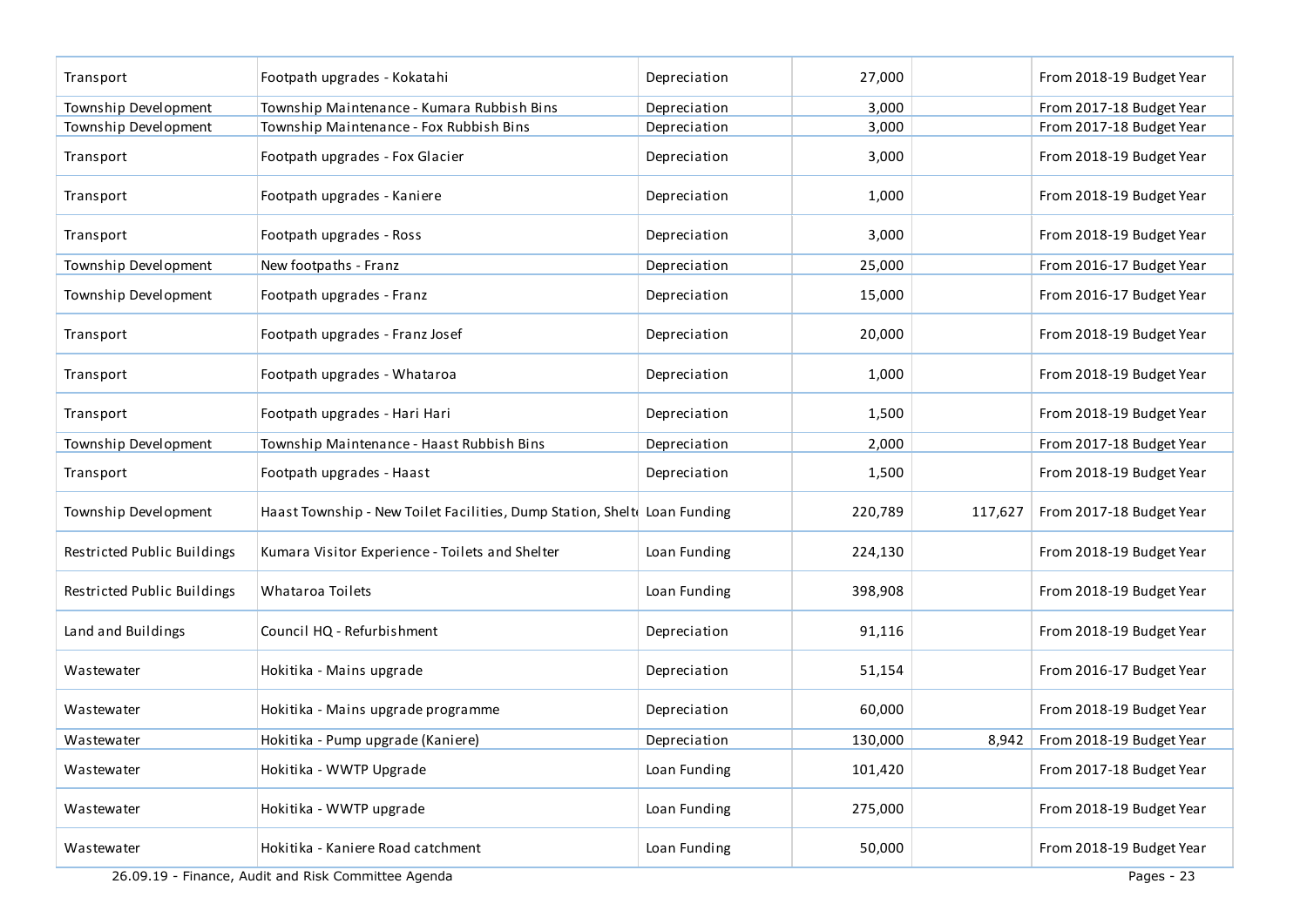| Wastewater                 | Fox Glacier - WWTP upgrade                      | Loan Funding | 100,000   |         | From 2017-18 Budget Year |
|----------------------------|-------------------------------------------------|--------------|-----------|---------|--------------------------|
| Wastewater                 | Fox Glacier - WWTP upgrade                      | Loan Funding | 100,000   |         | From 2018-19 Budget Year |
| Wastewater                 | Haast - De-sludge oxidation ponds               | Depreciation | 150,000   |         | From 2016-17 Budget Year |
| Water Supply               | Kumara - Water treatment plant - seismic valves | Depreciation | 30,000    |         | From 2016-17 Budget Year |
| Water Supply               | Kumara - Mains upgrade programme                | Depreciation | 15,000    |         | From 2018-19 Budget Year |
| Water Supply               | Arahura - Water treatment plant                 | Loan Funding | 82,039    |         | From 2018-19 Budget Year |
| Water Supply               | Hokitika - Mains upgrade programme              | Depreciation | 232,020   | 80,447  | From 2018-19 Budget Year |
| Water Supply               | Ross - Water Treatment Plant - Seismic Valves   | Depreciation | 30,000    |         | From 2017-18 Budget Year |
| Water Supply               | Ross - Mains upgrade programme                  | Depreciation | 60,000    |         | From 2018-19 Budget Year |
| Water Supply               | Ross - Water Source                             | Depreciation | 19,763    |         | From 2018-19 Budget Year |
| Water Supply               | Whataroa - Seismic valves                       | Depreciation | 20,000    |         | From 2016-17 Budget Year |
| Water Supply               | Franz Josef - Mains upgrade programme           | Depreciation | 88,593    |         | From 2018-19 Budget Year |
| Water Supply               | Fox Glacier - Seismic Valves                    | Depreciation | 30,000    |         | From 2017-18 Budget Year |
| Water Supply               | Fox Glacier - Mains upgrade programme           | Depreciation | 62,868    | 80,255  | From 2018-19 Budget Year |
| Water Supply               | Fox Glacier - Water Treatment Plant Upgrade     | Loan Funding | 23,950    | 3,903   | From 2017-18 Budget Year |
| Water Supply               | Fox Glacier - Plant upgrade                     | Loan Funding | 50,000    |         | From 2018-19 Budget Year |
| <b>Information Systems</b> | i-Site - Booking Computers                      | Depreciation | 7,500     | 4,800   | From 2018-19 Budget Year |
| <b>Information Systems</b> | i-Site - Interactive mapping                    | Depreciation | 11,780    |         | From 2018-19 Budget Year |
| <b>Information Systems</b> | i-Site - Self service computers                 | Depreciation | 4,900     | 4,920   | From 2018-19 Budget Year |
| Corporate Services         | Information Management - DMS                    | Depreciation | 17,741    |         | From 2018-19 Budget Year |
|                            | <b>Capital Projects</b>                         |              | 4,758,079 | 544,331 |                          |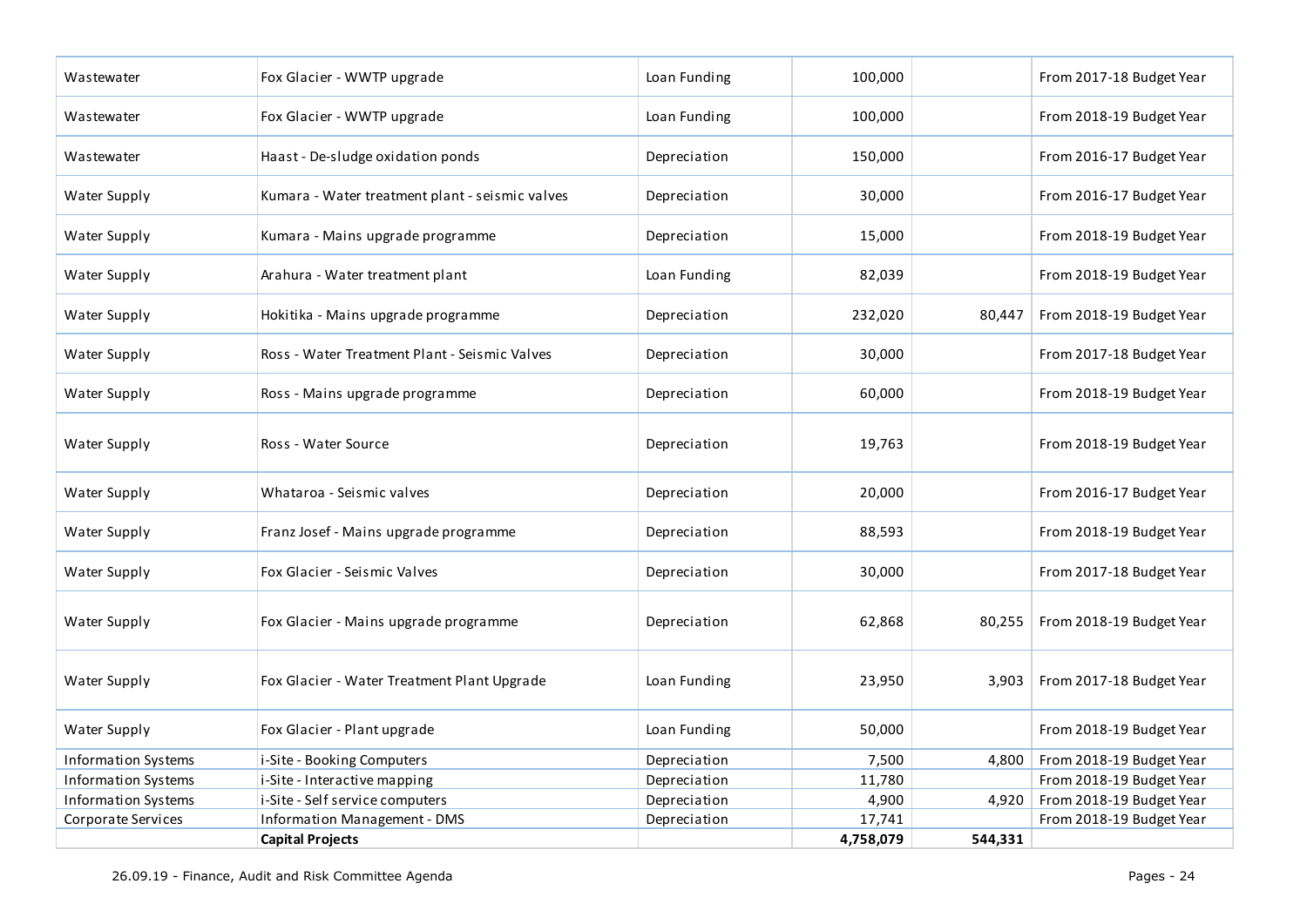| Township Maintenance | Council Created Reserve - Kokataki/Kowhitirangi | Rates     | 8,000     | From 2018-19 Budget Year |
|----------------------|-------------------------------------------------|-----------|-----------|--------------------------|
| District Plan        | District Plan                                   | Rates     | 175,000   | From 2018-19 Budget Year |
|                      | <b>Operational Expenditure</b>                  |           | 183,000   |                          |
|                      |                                                 |           |           |                          |
|                      |                                                 |           | 4,941,079 |                          |
|                      | <b>Funding</b>                                  |           |           |                          |
|                      | Rates                                           | 183,000   |           |                          |
|                      | Loan Funding                                    | 3,269,050 |           |                          |
|                      | Depreciation                                    | 1,314,866 |           |                          |
|                      | Reserves                                        | 174,163   |           |                          |
|                      |                                                 |           |           |                          |
|                      |                                                 | 4,941,079 |           |                          |